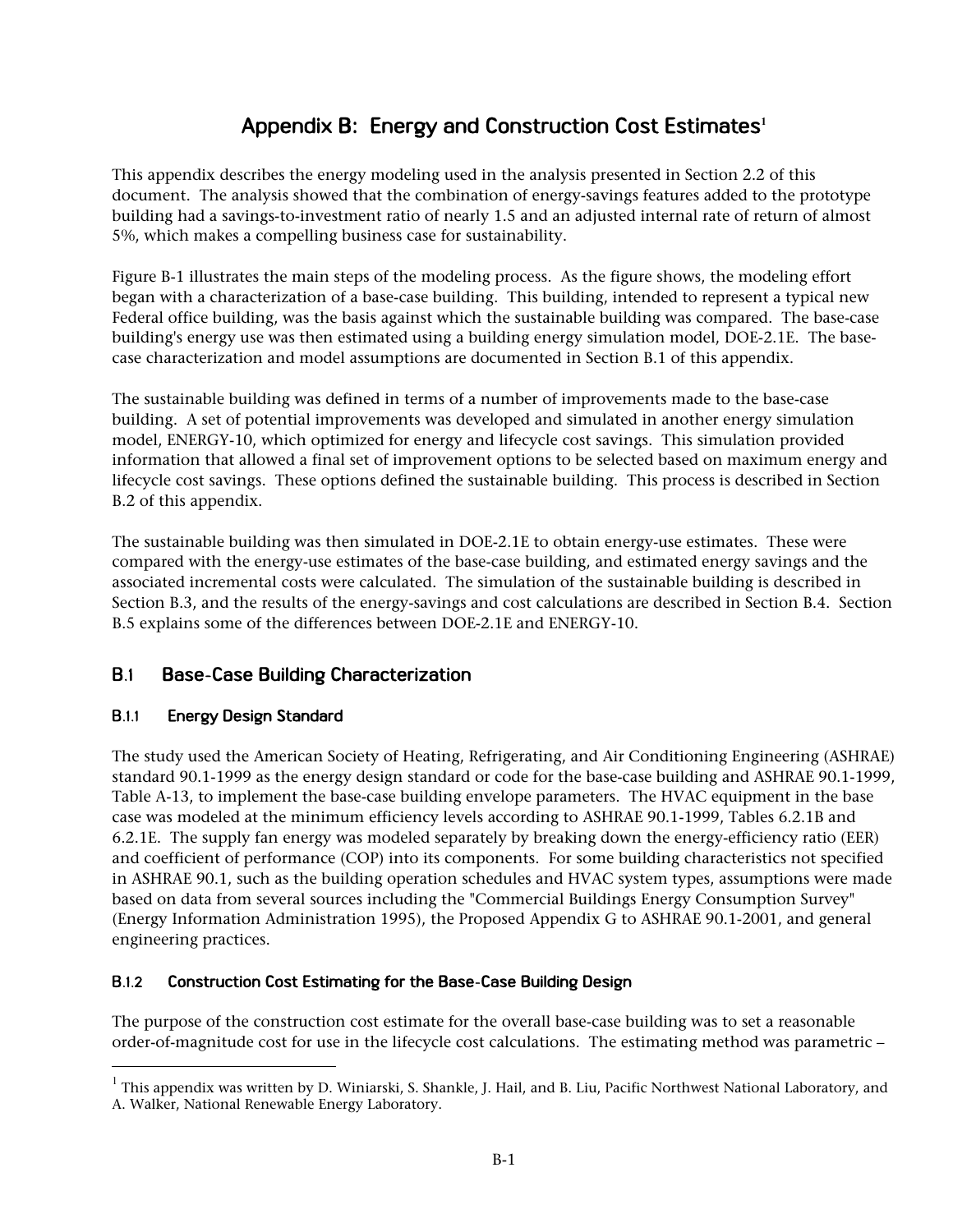

**Figure B-1. Energy Simulation Flow Diagram**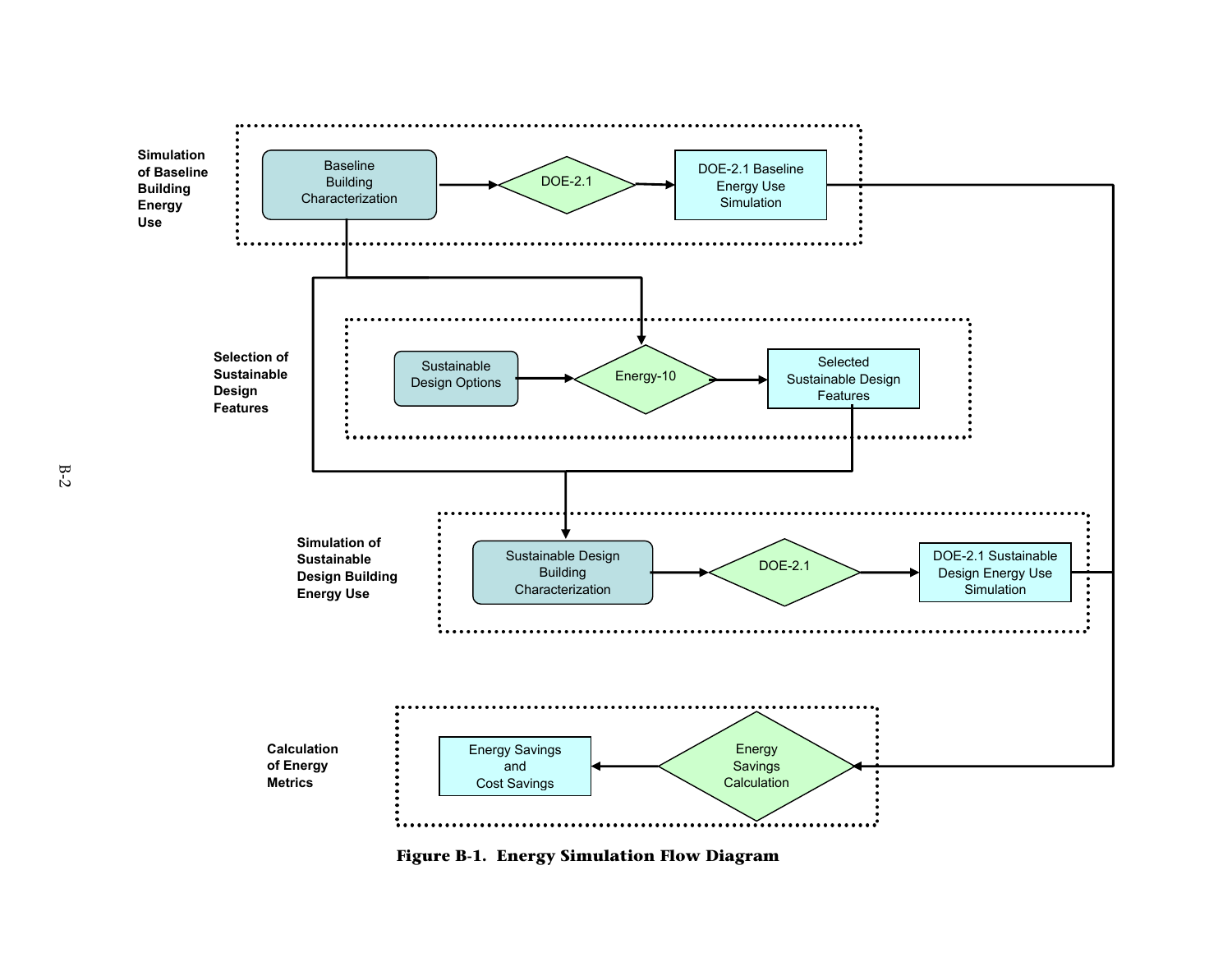using simple inputs such as the square feet of the building and subareas and the generic type of structural system. The parametric tool was the Commercial Construction Knowledgebase module within "Timberline Precision Estimating – Extended Edition, Version 6.2."<sup>2</sup> Timberline uses RS Means cost data and adjusts costs to Baltimore, Maryland. The Timberline parametric modules allow some specific inputs for a building such as specifying gas or electric heat. This study specified some of those inputs to approximate the natural gas heating for the base-case building but otherwise relied on the modules' assumptions.

#### $B.1.3$ **Building Occupancy Type and Size**

The study focused on an office-building model. According to the U.S. General Services Administration (GSA), offices are the second largest square-footage category (after housing) and the largest building cost category. The study selected a building size of 20,000 ft<sup>2</sup> because the average size of the office buildings in GSA's inventory is 20,979 ft<sup>2</sup>.

#### $B.1.4$ **Building Location**

The study selected Baltimore, Maryland, as the location for the DOE-2.1e and construction cost estimating because it represented a large city with a substantial Federal construction market and a moderate East Coast climate. Because one purpose of this study is to help guide new Federal construction projects, the study reviewed FY 2002 capital appropriations and found that roughly two-thirds of the appropriations were slated for states in the southern half of the continental United States. The appropriations for California appeared to be the highest of any individual state. However, when grouping states into informal regional climate zones, the states in the "moderate eastern climate" zone had significantly more appropriations than California. The selection of an appropriate average climate was also based on Pacific Northwest National Laboratory's (PNNL's) experience gained through developing ASHRAE 90.1-1999 and Federal Energy Code (10 CFR 434) standards.

#### $B.1.5$ **Energy Rates**

The study used energy cost rates for Baltimore, Maryland, as shown in Table B-1. The rates were developed from the local utility, Baltimore Gas and Electric Company (BGE). Baltimore is a deregulated utility market and BGE's rate structure has many options to select from despite a few frozen tariffs. Apparently, GSA has a contract with BGE with very different schedules – see [http://hydra.gsa.gov/pbs/xu/areawides/word/bgemod.doc.](http://hydra.gsa.gov/pbs/xu/areawides/word/bgemod.doc) For simplicity, this study developed an average or blended rate based on the information provided through BGE's website (the current link is [http://www.bge.com/cmp/CDA/section/0,1668,603,00.htm](http://www.bge.com/cmp/CDA/section/0,1668,603,00.html)l). This study used \$0.077 per kilowatt-hour (kWh) and \$0.692 per therm based on review of BGE rate schedules.

| <b>Energy Type</b>     | Rate    |
|------------------------|---------|
| Natural gas (\$/therm) | \$0.692 |
| Electricity (\$/kWh)   | \$0.077 |

### **Table B-1. Energy Rates for the Base-Case Building**

<sup>&</sup>lt;sup>2</sup> [http://www.timberline.com/products/estimating/commercial\\_construction\\_knowledgebase.htm.](http://www.timberline.com/products/estimating/commercial_construction_knowledgebase.htm)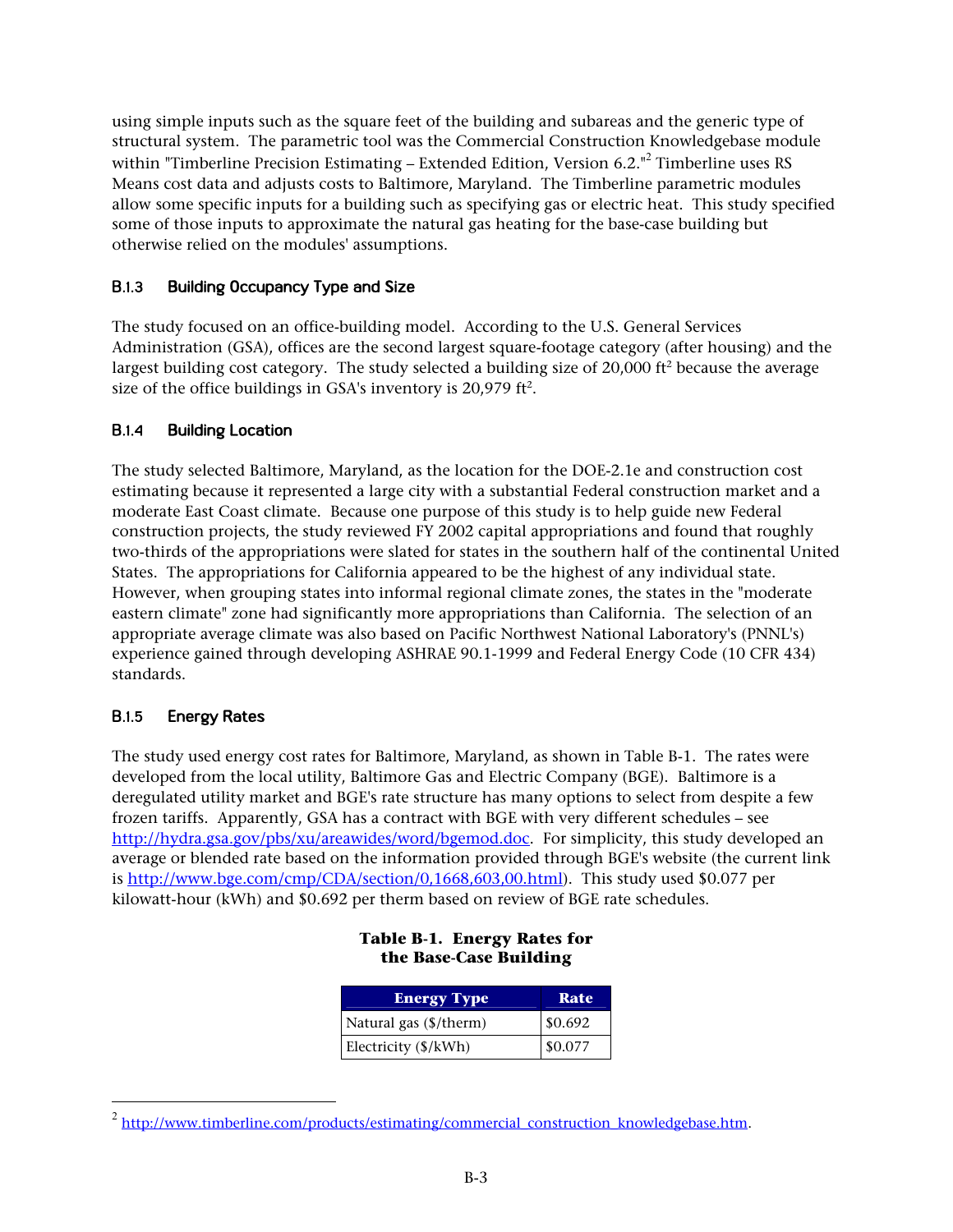### **Derivation of Blended Electricity Rate**

Commercial buildings such as the one used in the study's base-case building are likely to be on a general service or a small general service rate schedule. Neither schedule is a typical demand schedule. The general service schedule has two complex options for the energy demand charge averaging summer and non-summer costs. The small general service schedule does not have a standard demand rate but uses peak and offpeak rates. The base simple general service schedule option would be as follows:

| Base rate                       | \$11.50/month |
|---------------------------------|---------------|
| Energy charge                   |               |
| October through May             | \$0.03749/kWh |
| June through Sept.              | \$0.05383/kWh |
| Transmission charge             | \$0.00298/kWh |
| Delivery service charge         | \$0.02250/kWh |
| Competitive transmission charge | \$0.00576/kWh |

The above rates can be simplified to the following schedule for the study's base-case building:

| Base rate           | \$11.50/month |
|---------------------|---------------|
| Energy charge       |               |
| October through May | \$0.06873/kWh |
| June through Sept.  | \$0.08507/kWh |

### **Derivation of Blended Gas Rate**

The general service gas schedules are located at [http://www.bge.com/CDA/Files/Bsch\\_c.doc;](http://www.bge.com/CDA/Files/Bsch_c.doc) however, this schedule appears to cover delivery cost but not the energy cost:

| Customer charge      | \$27.00 /month |
|----------------------|----------------|
| Delivery price       |                |
| First 10,000 therms  | \$0.1724/therm |
| All remaining therms | \$0.0936/therm |

BGE also charges separately for automated/daily metering. A complete rate was obtained by BGE customer service, who reported that costs varied between the three major suppliers in the area and from year to year. However, the average costs based on the last two years available are shown in Table B-2.

| <b>Month</b> | \$/Therm | <b>Month</b> | \$/Therm |
|--------------|----------|--------------|----------|
| January      | \$0.570  | July         | \$0.502  |
| February     | \$0.597  | August       | \$0.458  |
| March        | \$0.504  | September    | \$0.461  |
| April        | \$0.517  | October      | \$0.498  |
| May          | \$0.495  | November     | \$0.476  |
| June         | \$0.500  | December     | \$0.562  |

### **Table B-2. Average BGE Rate (based on the last two years)**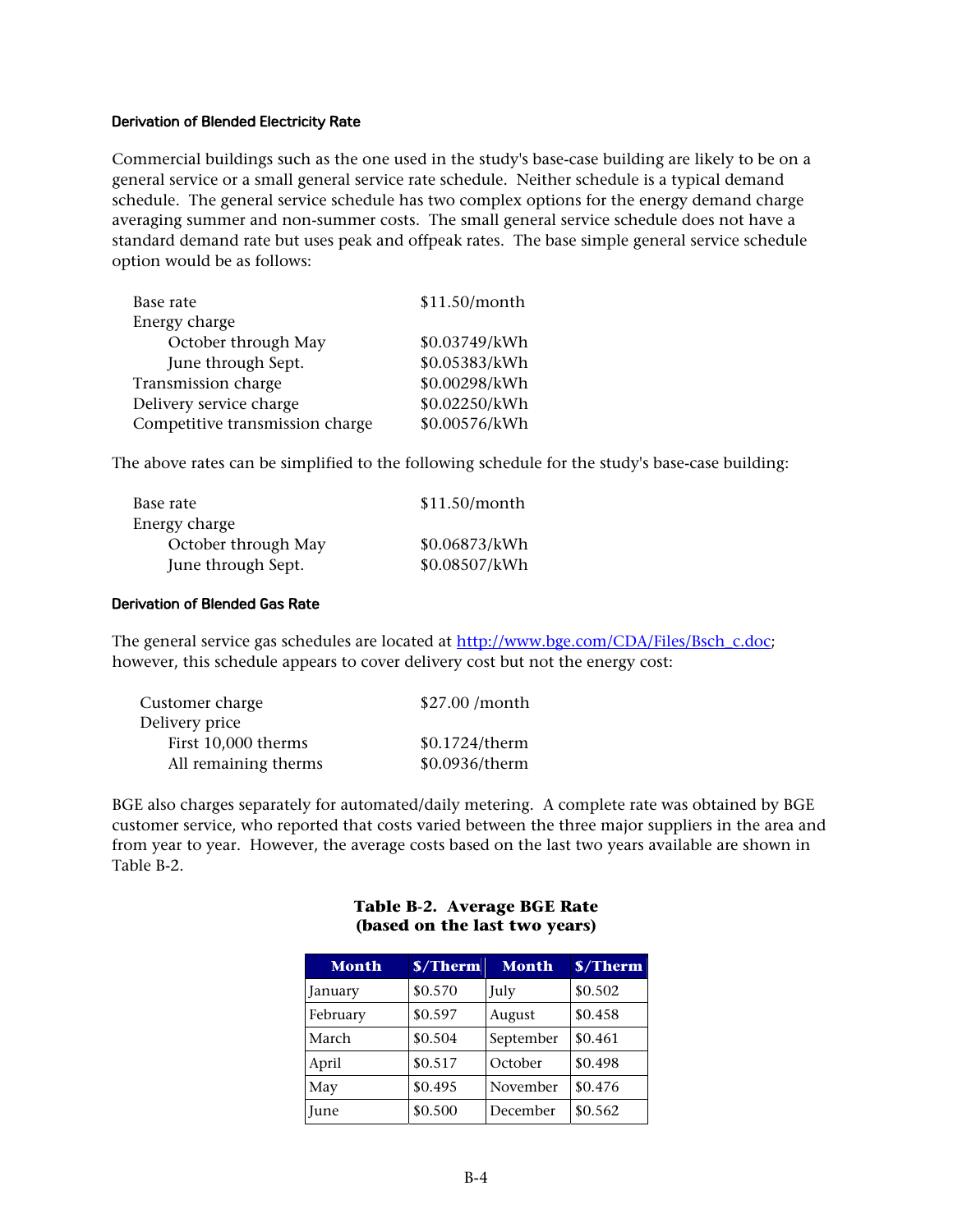#### **Base-Case Building Design Assumptions B.1.6**

Table B-3 summarizes the key input assumptions used for the base-case building design in the DOE-2.1E models.

| <b>Characteristic</b>         | <b>Base-Case Assumptions</b>                        |  |
|-------------------------------|-----------------------------------------------------|--|
| General                       |                                                     |  |
| <b>Building type</b>          | Office                                              |  |
| Location                      | Baltimore, Maryland                                 |  |
| Gross area                    | 20,164 $ft^2$                                       |  |
| Operating hours               | 8am - 5pm Monday-Friday                             |  |
| <b>Utility rates</b>          |                                                     |  |
| Electric energy rate          | Base rate: \$11.50/month                            |  |
|                               | Energy charge: \$0.077/kWh                          |  |
| Natural gas price (\$/therm)  | Base rate: \$27.0/month                             |  |
|                               | Energy charge: \$0.692/therm                        |  |
| <b>Architectural features</b> |                                                     |  |
| Configuration/shape           |                                                     |  |
| Aspect ratio                  | 2:1                                                 |  |
| Perimeter zone depth          | 15 ft                                               |  |
| Number of floors              | $\overline{c}$                                      |  |
| Window area                   | 20% window-to-wall ratio                            |  |
| Floor-to-ceiling height       | 9 ft                                                |  |
| Floor-to-floor height         | 13 ft                                               |  |
| <b>Exterior</b> walls         |                                                     |  |
| Wall type                     | 4" Face brick façade on 16" on-center metal framing |  |
| Opaque wall U-value           | 0.124                                               |  |
| Wall insulation               | R-13 cavity insulation                              |  |
| Roof                          |                                                     |  |
| Roof type                     | Builtup roofing with concrete deck                  |  |
| Solar absorptance             | 0.7 (medium dark)                                   |  |
| Roof U-value                  | $0.063$ Btu/hr-ft <sup>2</sup> -°F                  |  |
| Roof insulation               | R-15 continuous insulation                          |  |
| Floor structure               |                                                     |  |
| Floor type                    | Concrete                                            |  |
| Floor insulation              | R-5.4 perimeter insulation*                         |  |
| Fenestration/windows          |                                                     |  |
| Window type                   | Aluminum frames with thermal beaks and double panes |  |
| Total U-value                 | $0.57$ Btu/hr-ft <sup>2</sup> -°F                   |  |
| Shading coefficient           | 0.45                                                |  |

# **Table B-3. Base-Case Assumptions Used in the DOE-2.1E Models**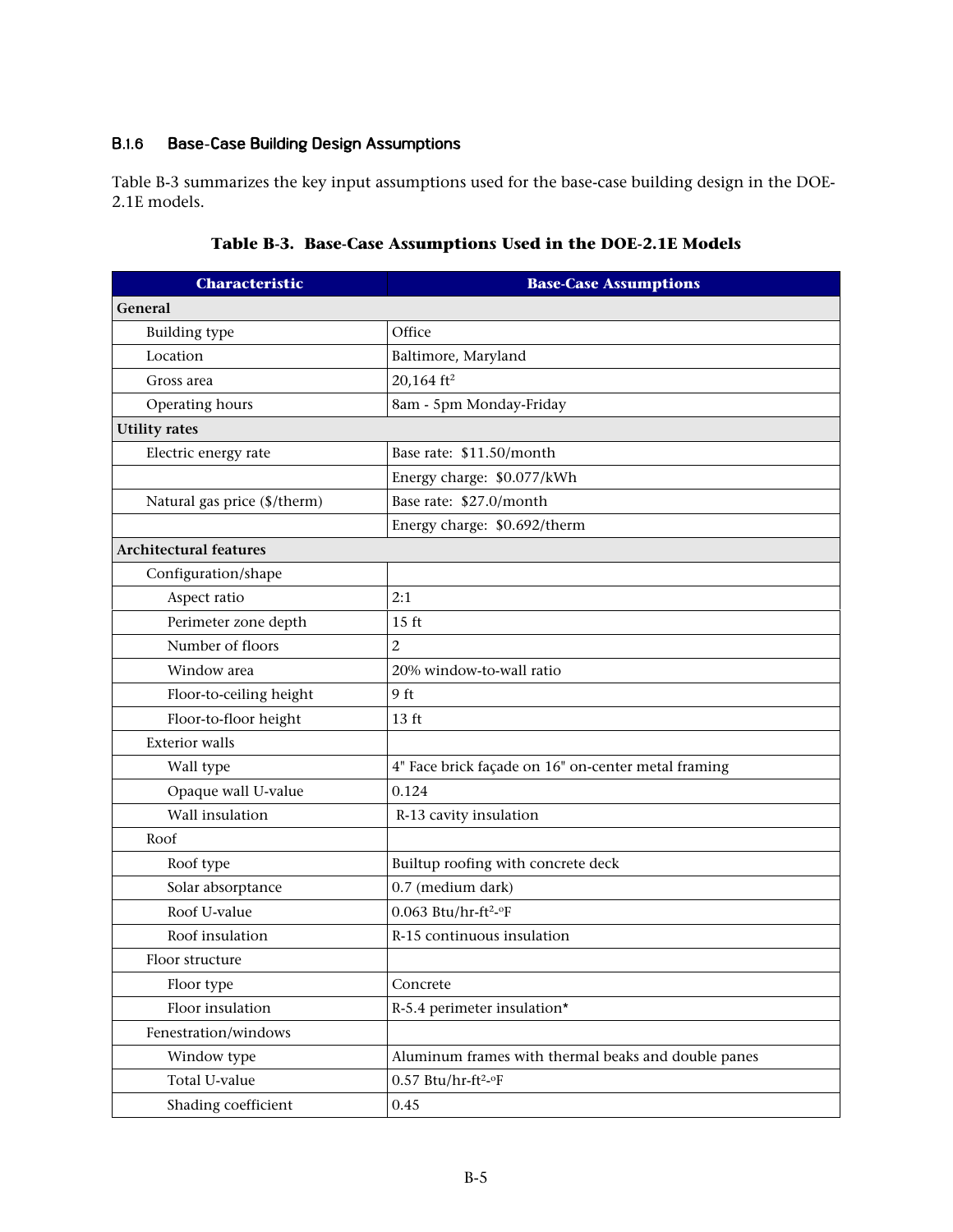| <b>Characteristic</b>                     | <b>Base-Case Assumptions</b>                                                               |  |  |
|-------------------------------------------|--------------------------------------------------------------------------------------------|--|--|
| Visual transmittance                      | 0.52                                                                                       |  |  |
| Window shading/overhangs                  | None                                                                                       |  |  |
| <b>Building internal loads</b>            |                                                                                            |  |  |
| Occupancy                                 |                                                                                            |  |  |
| Number of occupants                       | 96                                                                                         |  |  |
| Occupancy schedule                        | 8am - 5pm Monday-Friday                                                                    |  |  |
| Lighting                                  |                                                                                            |  |  |
| Fixture type                              | T-8 with electronic ballasts                                                               |  |  |
| Peak lighting power density               | 1.38 watts/ft <sup>2</sup> (net building wattage from ASHRAE's space by space<br>analysis) |  |  |
| Lighting schedule                         | 7am - 6pm Monday-Friday                                                                    |  |  |
| Occupancy sensors                         | None                                                                                       |  |  |
| Daylighting                               | None                                                                                       |  |  |
| Office equipment                          |                                                                                            |  |  |
| Equipment schedule                        | 7am - 6pm Monday-Friday                                                                    |  |  |
| Peak load density                         | $0.72$ watts /ft <sup>2</sup>                                                              |  |  |
| <b>HVAC</b> system                        |                                                                                            |  |  |
| HVAC system type                          | Package rooftop unit; constant-air-volume with gas furnace                                 |  |  |
| Number of HVAC units                      | Five units to serve five HVAC thermal zones                                                |  |  |
| Space temperature setpoint                | 75°F coling/70°F heating                                                                   |  |  |
| Space setback/setup                       | 80°F cooling/65°F heating                                                                  |  |  |
| Cooling equipment efficiency              | <b>10.1 EER</b>                                                                            |  |  |
| Outside air supply                        | 20 cubic feet/minute (cfm) per person, 17% of supply air cfm                               |  |  |
| Heating furnace efficiency                | 80%                                                                                        |  |  |
| Ventilation control mode                  | Constant during occupied periods, cycle during unoccupied periods                          |  |  |
| Economizer                                | None                                                                                       |  |  |
| Design supply air                         | Minimum 0.5 cfm/ft <sup>2</sup>                                                            |  |  |
| Air-to-air energy recovery<br>ventilation | None                                                                                       |  |  |
| Fan total static pressure                 | 2.0 in. total, 1.0 in. related to ductwork system                                          |  |  |
| Fan schedule                              | 6am - 6pm Monday-Friday with night cycle on/off                                            |  |  |
| Fan motor efficiency                      | 85%                                                                                        |  |  |
| Fan efficiency                            | 65%                                                                                        |  |  |
| Service/domestic/potable water heating    |                                                                                            |  |  |
| Hot water fuel type                       | Natural gas                                                                                |  |  |
| Thermal efficiency                        | 80%                                                                                        |  |  |
| Supply temperature                        | 120                                                                                        |  |  |
| Hot water consumption                     | 0.9 gallons per day/person                                                                 |  |  |
| * Exceeds ASHRAE 90.1-1999.               |                                                                                            |  |  |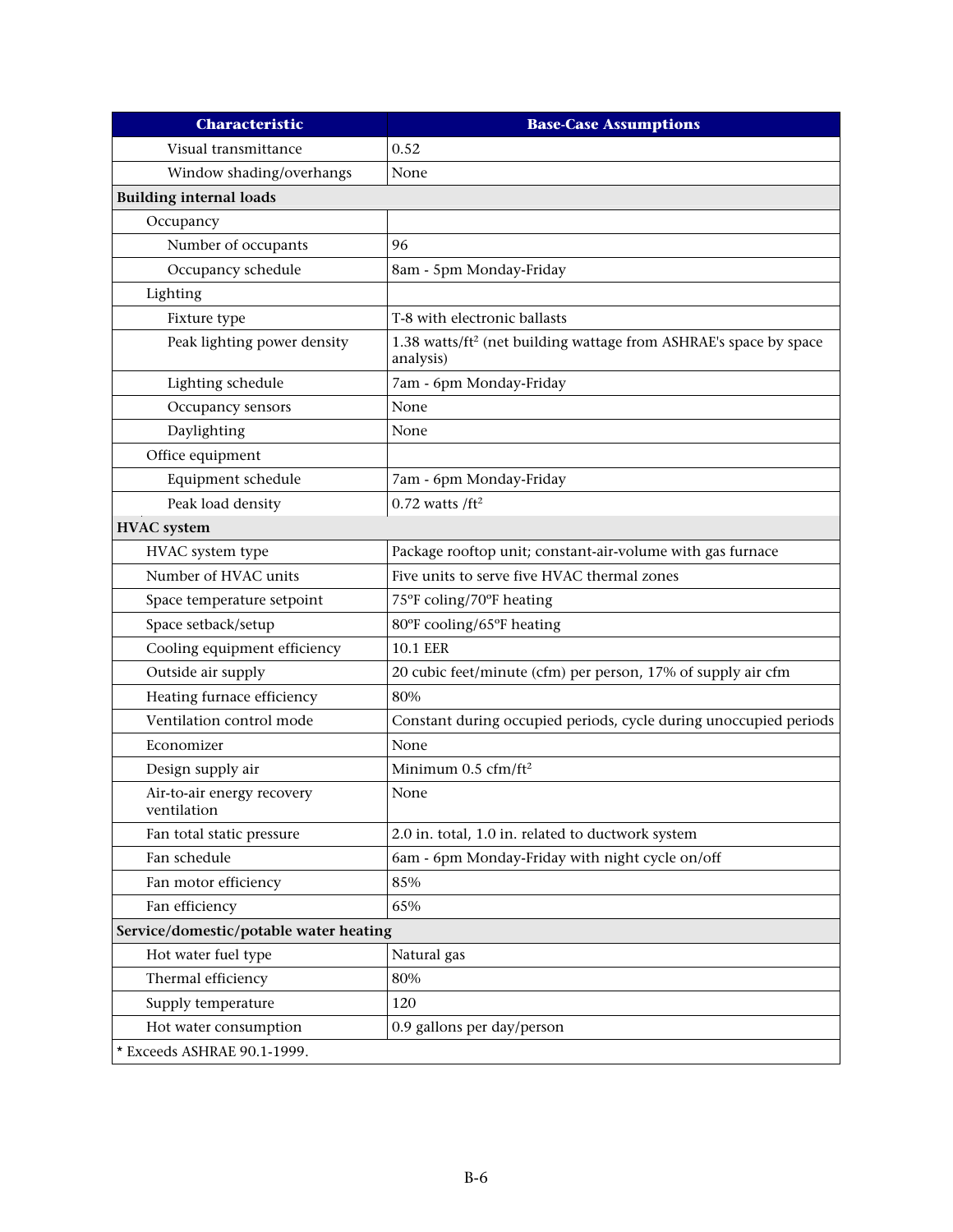#### $B<sub>2</sub>$ **Selection of Sustainable Design Features**

The National Renewable Energy Laboratory (NREL) performed a screening analysis of potential sustainable design options using ENERGY-10, a PC-based software design tool developed by NREL. The rationale for using ENERGY-10 in this study is that with the new lifecycle costing capabilities of Version 1.6, it is quick and easy to search possible solutions and narrow the optimal combination of measures for further analysis with the more detailed DOE-2.1E model (see section B.5 for a brief discussion of the differences between ENERGY-10 and DOE 2.1E). ENERGY-10 was used to initially assess and optimize a number of design options:

- Changes in the installed lighting power density
- Addition of daylighting controls
- Changes in building aspect ratio
- Skylighting in the building core
- Changes in fenestration area by orientation for daylighting, passive solar heating, and cooling load avoidance
- Changes in building insulation levels.

The NREL screening analysis, documented in this section, was used to characterize a suite of measures that maximizes energy savings and reduces the lifecycle cost of the sustainable building. However, many of the details of the implementation of the sustainable design options differ between their characterization in the NREL screening analysis and the final DOE-2.1E simulation. This section documents the screening analysis, while Section B.4 documents the final sustainable building simulation.

#### $B.2.1$ **Aspect Ratio**

One feature varied in the analysis was the aspect ratio<sup>3</sup> of the building (see Figures B-2 and B-3). For a building of 20,000 ft<sup>2</sup> and two stories, an aspect ratio of less than 6 requires a core zone, whereas an aspect ratio from 6 to 12 could be a double-loaded corridor with no core zone. For the base case, a window-to-wall-area ratio of 0.20 was maintained for all four sides. For the energy-efficient case (designated the "EE" case in the figures), the south window-to-wall-area ratio was as follows: south, 0.38; east, 0.07; west, 0.05; and north, 0.11.

Energy use was minimized by an aspect ratio of 1.5 for both the base and sustainable cases.<sup>4</sup> However, for the sustainable design, the benefits of passive solar heating and daylighting compensated for the increased surface area, and energy use increased only slightly with increasing aspect ratio. However, increasing aspect ratio increased first costs substantially because of the additional materials to accommodate the increased surface area for both the base and sustainable design cases.

<sup>&</sup>lt;sup>3</sup> The ratio of the longer side of the building to the shorter side.<br> $^{4}$  In DOE 3.10 separat ratio was 2.0 in hoth the base and sustained

<sup>&</sup>lt;sup>4</sup> In DOE-2.1e aspect ratio was 2.0 in both the base and sustainable cases. This may have resulted in a slightly higher energy use and capital cost than the ENERGY-10 simulation, but differences were not deemed significant enough to warrant changing the model setup.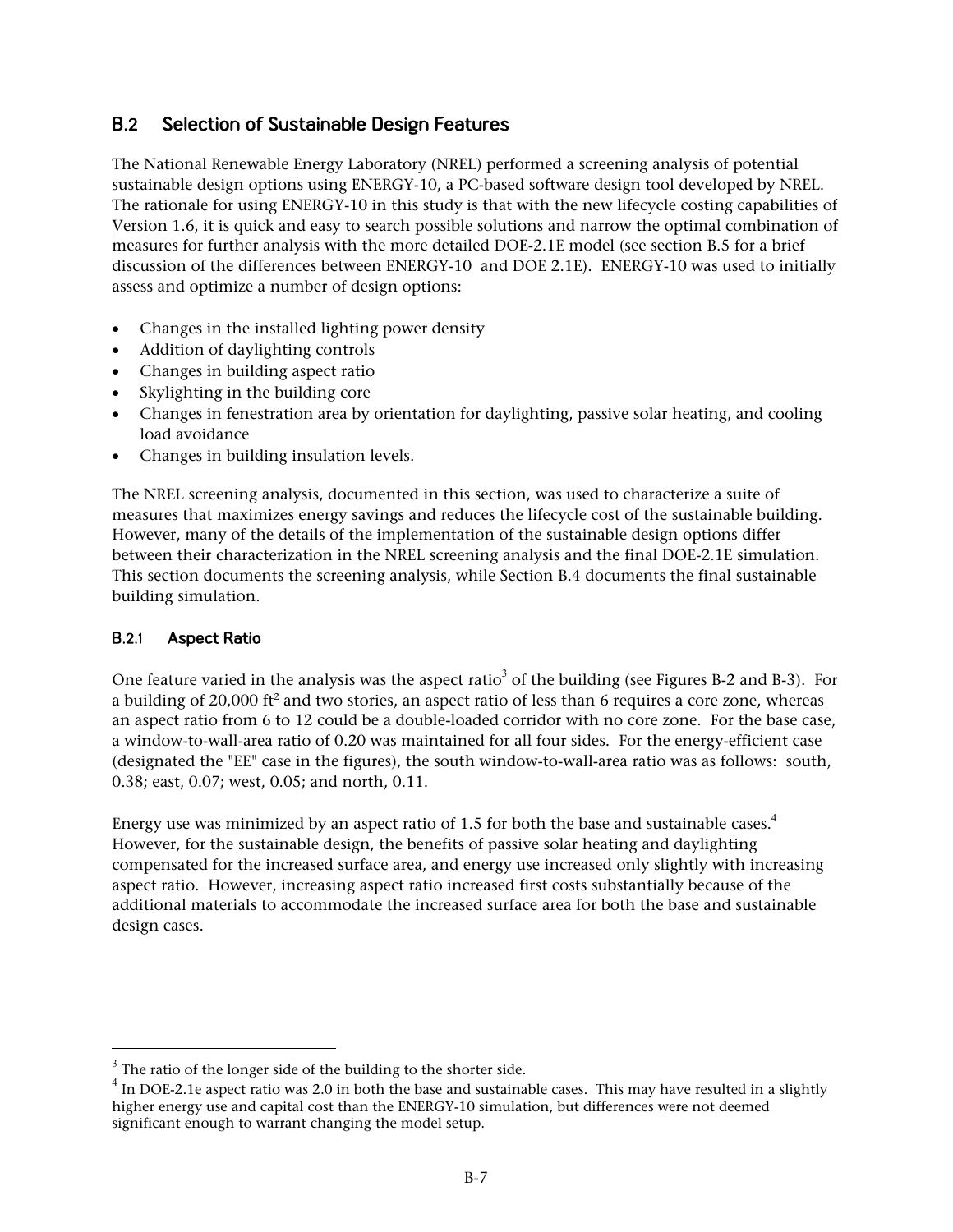

**Figure B-2. Annual Energy Use (kBtu/yr) versus Aspect Ratio (south/east)** 



**Figure B-3. Lifecycle Cost (\$) versus Aspect Ratio (south/east)** 

#### $B.2.2$ **Energy Conservation Measures**

Eight energy conservation measures (ECMs) were selected to define the sustainable building: daylighting, improved windows, improved lighting efficiency, window shading, improved insulation, passive solar heating, economizer cycle, and high-efficiency equipment. Each measure and its cost are briefly described below.

### **ECM 1 – Daylighting**

Ten lighting zones were set up, one facing each direction (i.e., east , south, west, and north) on each floor, a core zone on the top floor with 12 skylights, and a  $4592 \text{ ft}^2$  core zone on the first floor with no daylighting. Continuous dimming controls maintain a 50-foot-candle lighting level. The cost of this measure was \$188/ lighting zone for dimming sensor and controls and \$0.75/ $\text{ft}^2$  of floor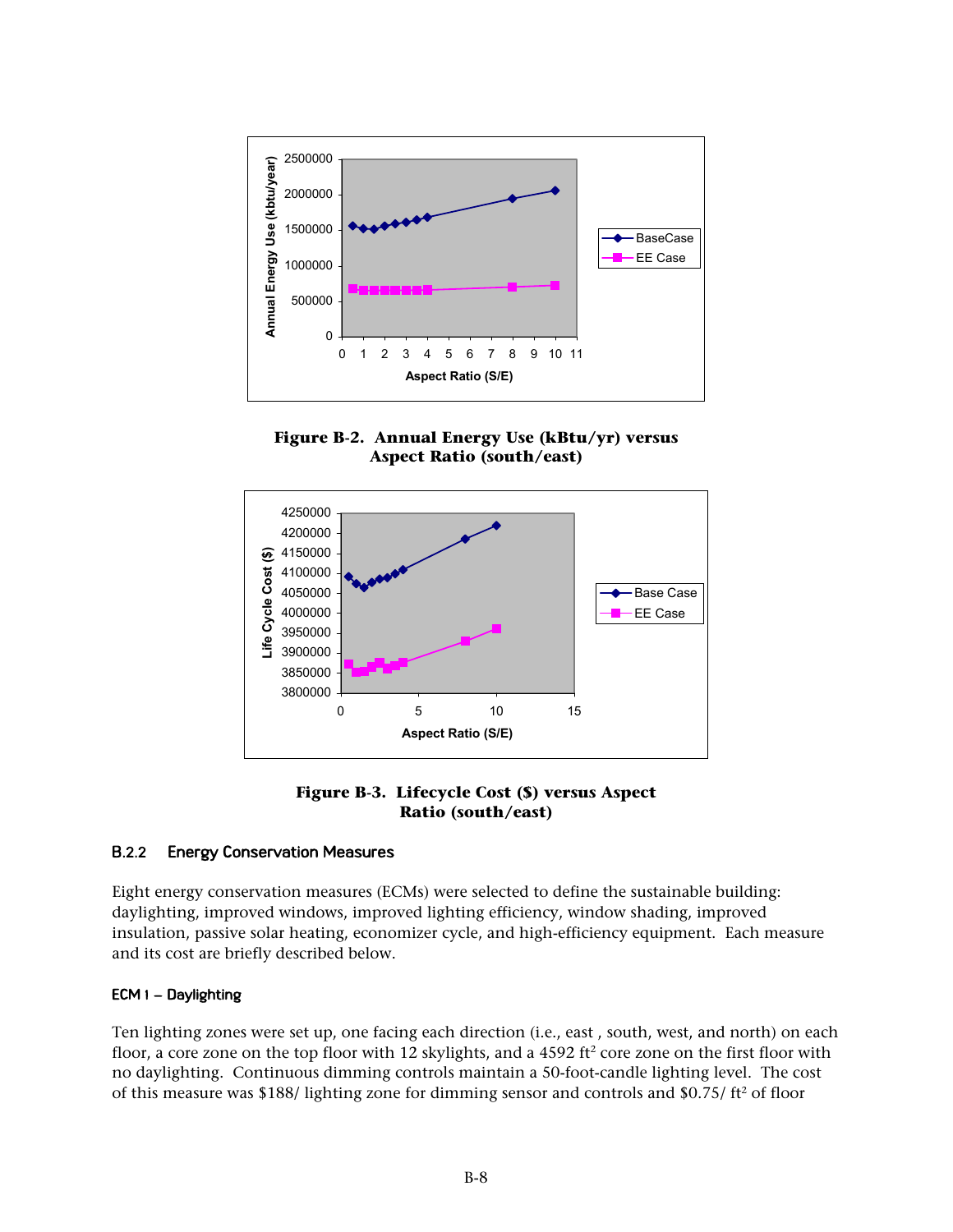space to cover the cost of upgrading to dimming ballasts. Therefore, the total cost of daylighting controls was \$13,371.

Window dimensions were optimized and costed in the passive solar heating ECM (described below), including the effects of daylight savings. The  $4592\text{-}ft^2$  core zone on the second floor is daylit only by skylights. The ratio of skylight area to zone roof area was varied from 0.02 to 0.08, and annual energy use was minimized by an area ratio of 0.06. The cost of skylights was estimated at  $$90/ft^2$ , which is significantly more expensive than wall windows. Figures B-4 and B-5 show the annual energy use and lifecycle costs, respectively, as functions of skylight to zone roof area.

### **ECM 2 – Improved Windows**

Double-pane windows with U=0.67 Btu/hr-ft<sup>2</sup>-°F were replaced with low-emissivity windows with U=0.31 Btu/hr-ft<sup>2</sup>- $\rm{F}$ ; the solar heat gain coefficient remains at 0.39 for both, but the premium



**Figure B-4. Annual Energy Use (kBtu/yr) as a Function of Skylight to Zone Roof Area Ratio** 



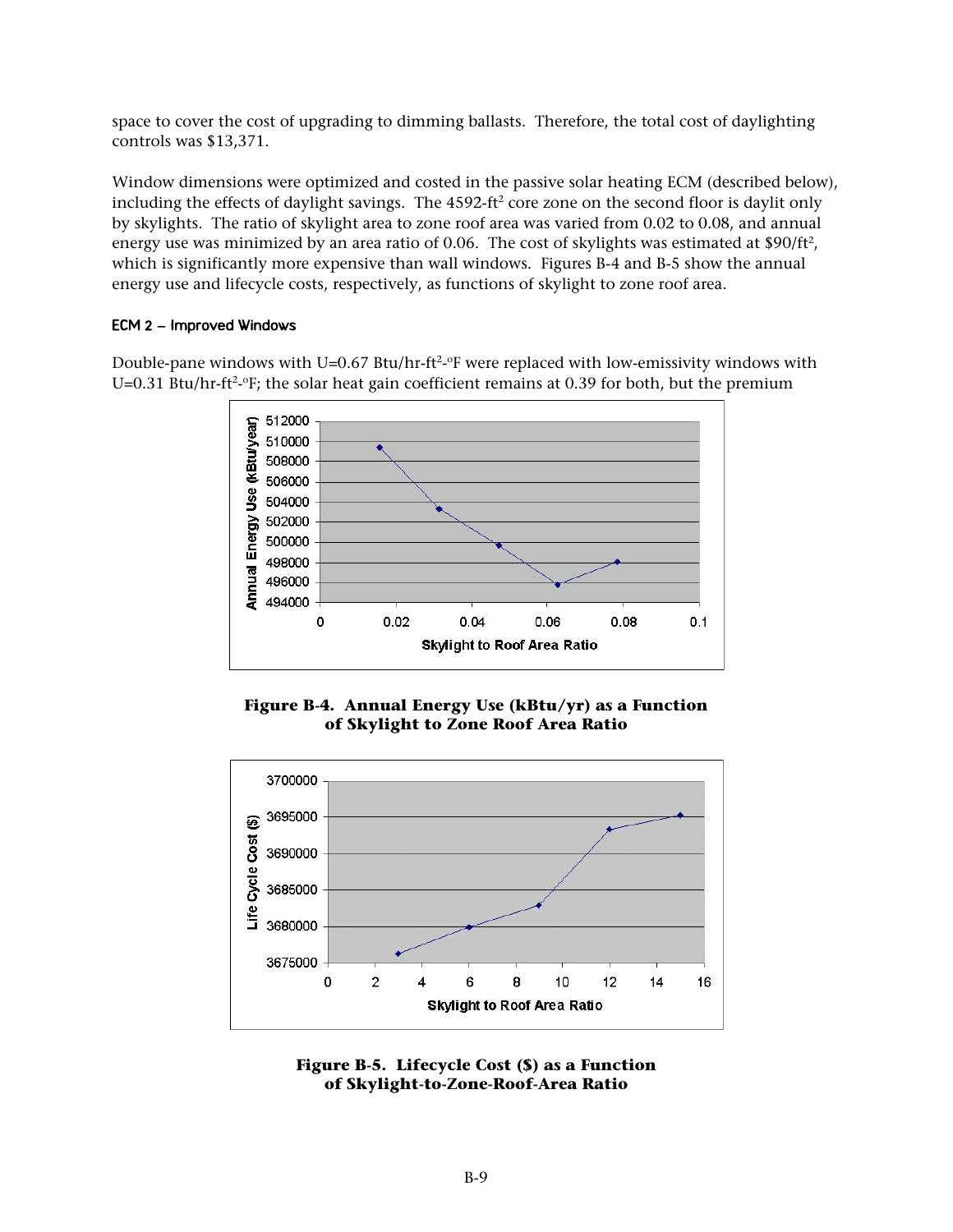glazing uses a selective surface with visible transmittance of 0.7. The cost of the premium glazing was \$25 (\$22 to \$28/ft2 ) for item 08810 3004000 in RS Means (2002) (super-efficient glazing, tripleglazed with low-e glass, argon filled U=0.26). The cost of standard glass was \$22.50 for item 4600400 in RS Means (2002) (3/16 float, 5/8 thick unit, U=0.56) for a \$2.50/ft<sup>2</sup> difference or \$1.22/  $ft^2/R$ -value. Table B-4 lists the results of the glazing improvement.

|                                      | <b>Base Case</b>  | <b>Premium Glazing</b>           |
|--------------------------------------|-------------------|----------------------------------|
| Window construction                  | Buscase, U=0.67   | 4060 low-e al/b, U=0.31, etc.    |
| Window total gross area $(ft2)$      | 2,208             | 2,208                            |
| Windows (north/east/south/west:roof) | 23/23/23/23:0     | 23/23/23/23:0                    |
| Glazing name                         | Buscase, $U=0.56$ | Double low-e selective, $U=0.26$ |
| Energy use (kBtu)                    | 904.917           | 820,385                          |
| Energy cost $(\$)$                   | 16,058            | 15,633                           |
| Construction costs                   | 3,146,828         | 3,149,669                        |
| Lifecycle cost                       | 3,815,530         | 3,805,379                        |

# **Table B-4. Results of Glazing Improvement**

# **ECM 3 – Improved Lighting Efficiency**

The lighting power density was reduced from 1.38 to 1.0 W/ft<sup>2</sup> by architectural design of the lighting system and premium efficiency equipment. The cost was estimated at  $$0.36/\text{ft}^2$  or  $$7259$ .

# **ECM 4 – Window Shading**

Overhangs provide shade over the south-facing windows. The cost was estimated at \$12.37/ft of overhang projection per linear foot of shaded window. Only windows facing east, south, and west were supplied with overhangs for a linear window length of 360 ft. Overhang projection was varied in the model from 0 to 4 ft, with a 3-ft projection minimizing annual energy use. The cost of the 3 ft projection was \$13,359. Figures B-6 and B-7 show the annual energy use and lifecycle costs, respectively, as a function of overhang projection.

# **ECM 5 – Improved Insulation**

Six wall cross-sections were considered to achieve different R-values: R-9, R-18, R-22, R-36, and R-50 and R-1000 (R-1000 was also considered just to provide a limiting case of the importance of insulation). While R-36 provides the lowest lifecycle cost, it is only slightly lower than R-18, so R-18 was adopted. Figure B-8 shows the net present value as a function of wall U-value (the inverse of the R-value).

The overall loss coefficient of the envelope was reduced from 3276 to 1556 Btu/hr-of at a total cost of \$18,868. (Upgrading to 6-in. steel frame walls with polyisocyanurate insulation added \$0.05/unit R-value/ft<sup>2</sup> of wall area or \$3943 for wall insulation; adding foam insulation to reduce the slab perimeter F-value from 0.35 to 0.20 Btu/hrft<sup>2</sup>- $\degree$ F cost \$5/ft of perimeter or \$8283 for foundation insulation; improving roof insulation added  $$0.03/unit R-value/ft<sup>2</sup> of roof area totaling  $$6505$  for$ roof insulation; and adding premium doors cost \$137.)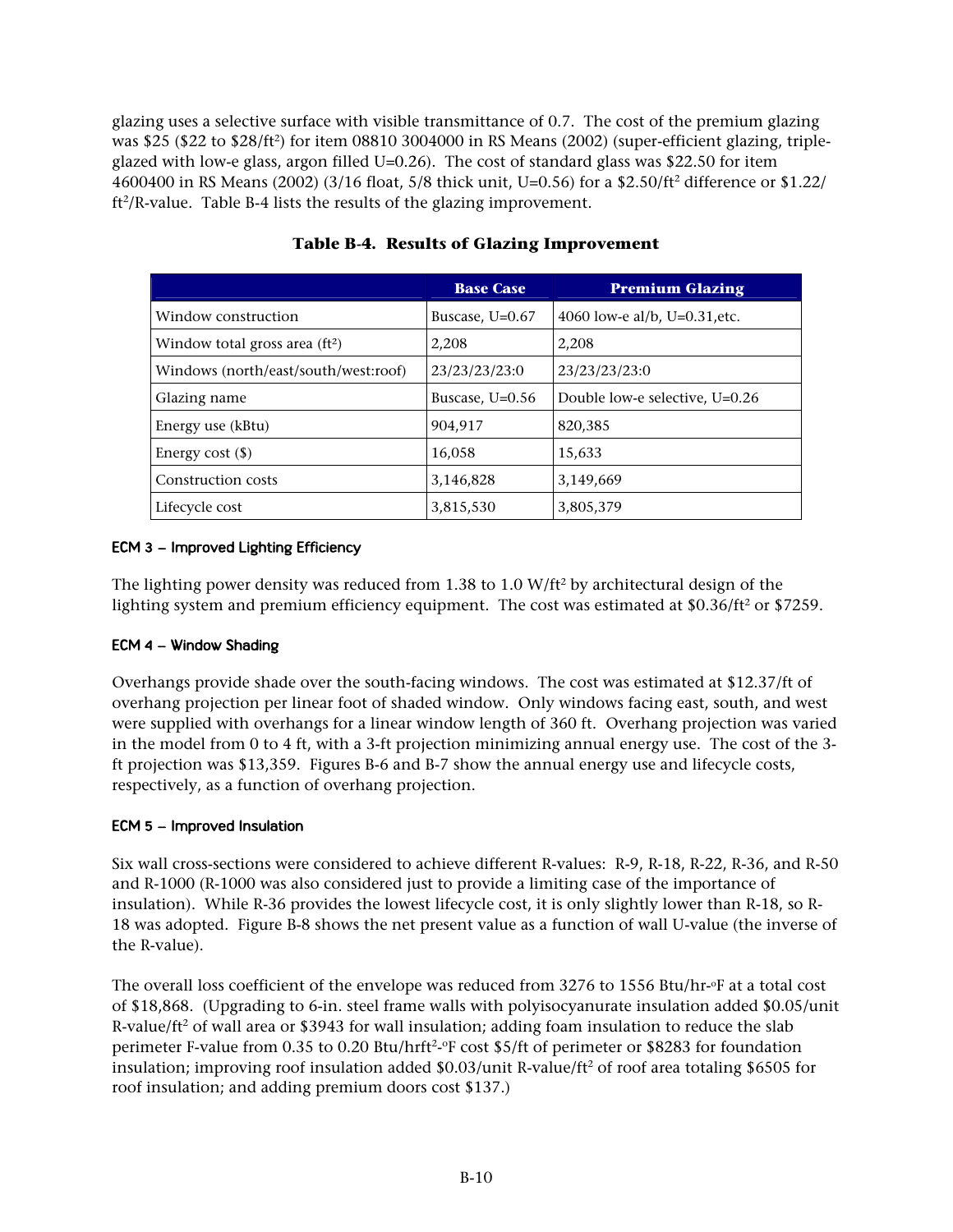

**Figure B-6. Annual Energy Use (kBtu/yr) as a Function of Overhang Projection (ft)** 



**Figure B-7. Lifecycle Cost (\$) as a Function of Overhang Projection (ft)** 



**Figure B-8. Net Present Value (k\$) as a Function of Wall U-Value**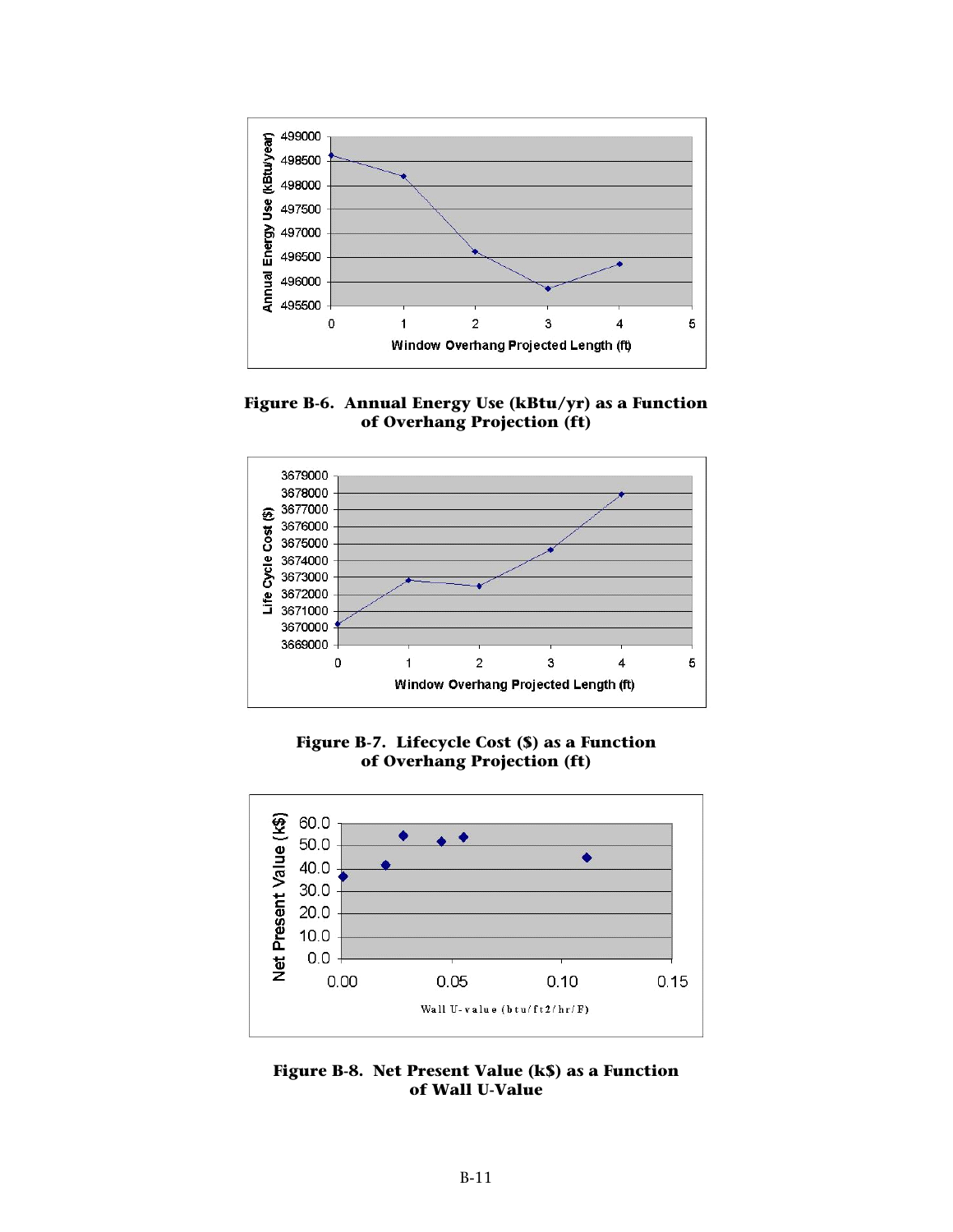### **ECM 6 – Passive Solar Heating**

The amount of glazing on the east, west, north, and south walls was varied to minimize annual energy use. The passive solar heating measure was implemented by changing from an even distribution of windows on all sides (20% window-to-wall-area ratio) to the following distribution:

- 0.15 on the north
- 0.10 on the east
- 0.10 on the west
- 0.30 on the south.

The total window area in the walls decreased from 2208 ft<sup>2</sup> to 2064 ft<sup>2</sup> (not including the 12 skylights in the daylighting measure). The cost was  $$25/ft^2$  of window area for a total cost savings of \$3600 over the base case. Figures B-9 through B-16 show the annual energy use and lifecycle costs as a function of the window-to-wall-area ratios for east, west, south, and north windows, respectively.



**Figure B-9. Annual Energy Use (kBtu) as a Function of East Window-to-Wall-Area Ratio** 



**Figure B-10. Annual Energy Use (kBtu) as a Function of West Window-to-Wall-Area Ratio**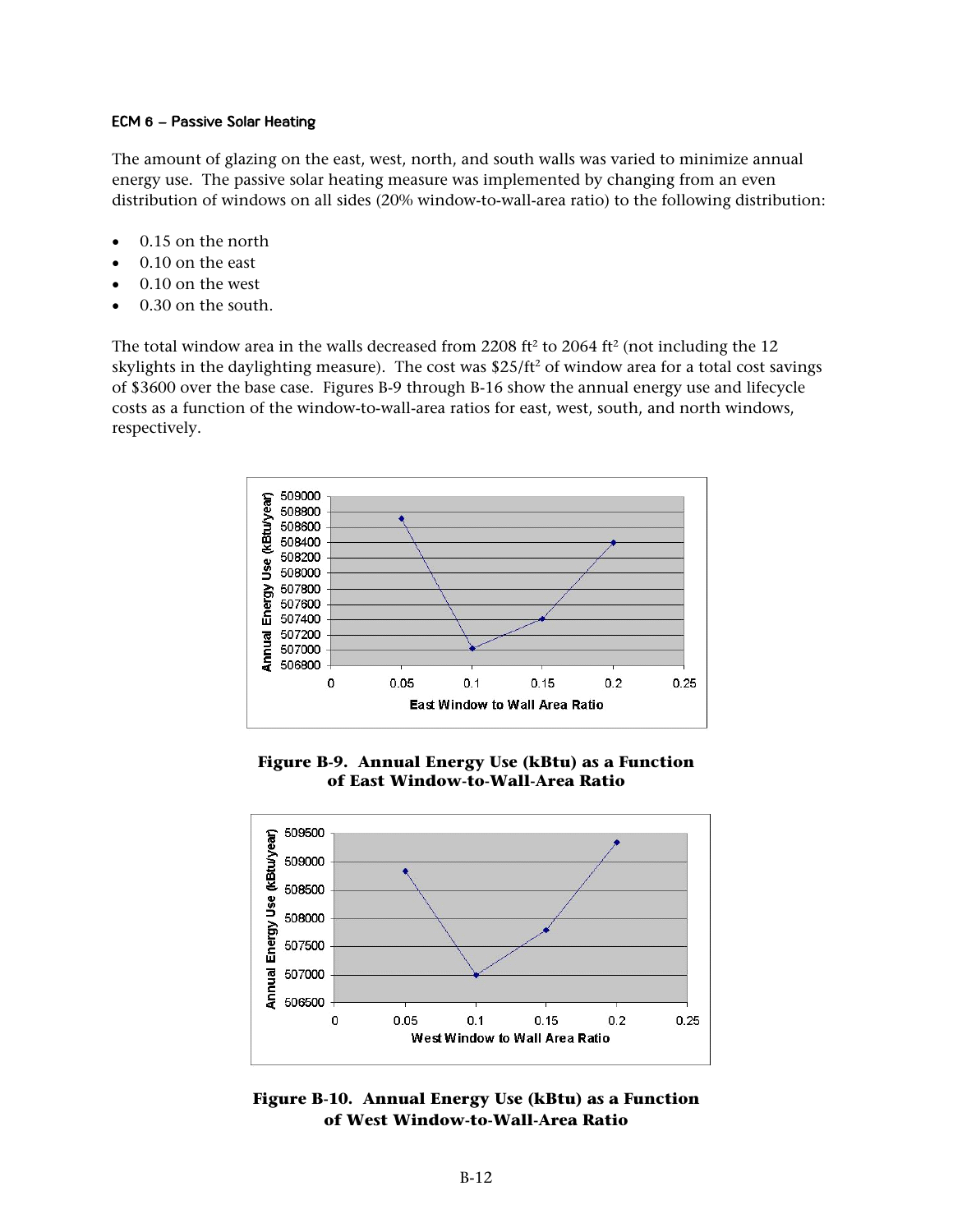

**Figure B-11. Annual Energy Use (kBtu) as a Function of South Window-to-Wall-Area Ratio** 



**Figure B-12. Annual Energy Use (kBtu) as a Function of North Window-to-Wall-Area Ratio** 

![](_page_12_Figure_4.jpeg)

![](_page_12_Figure_5.jpeg)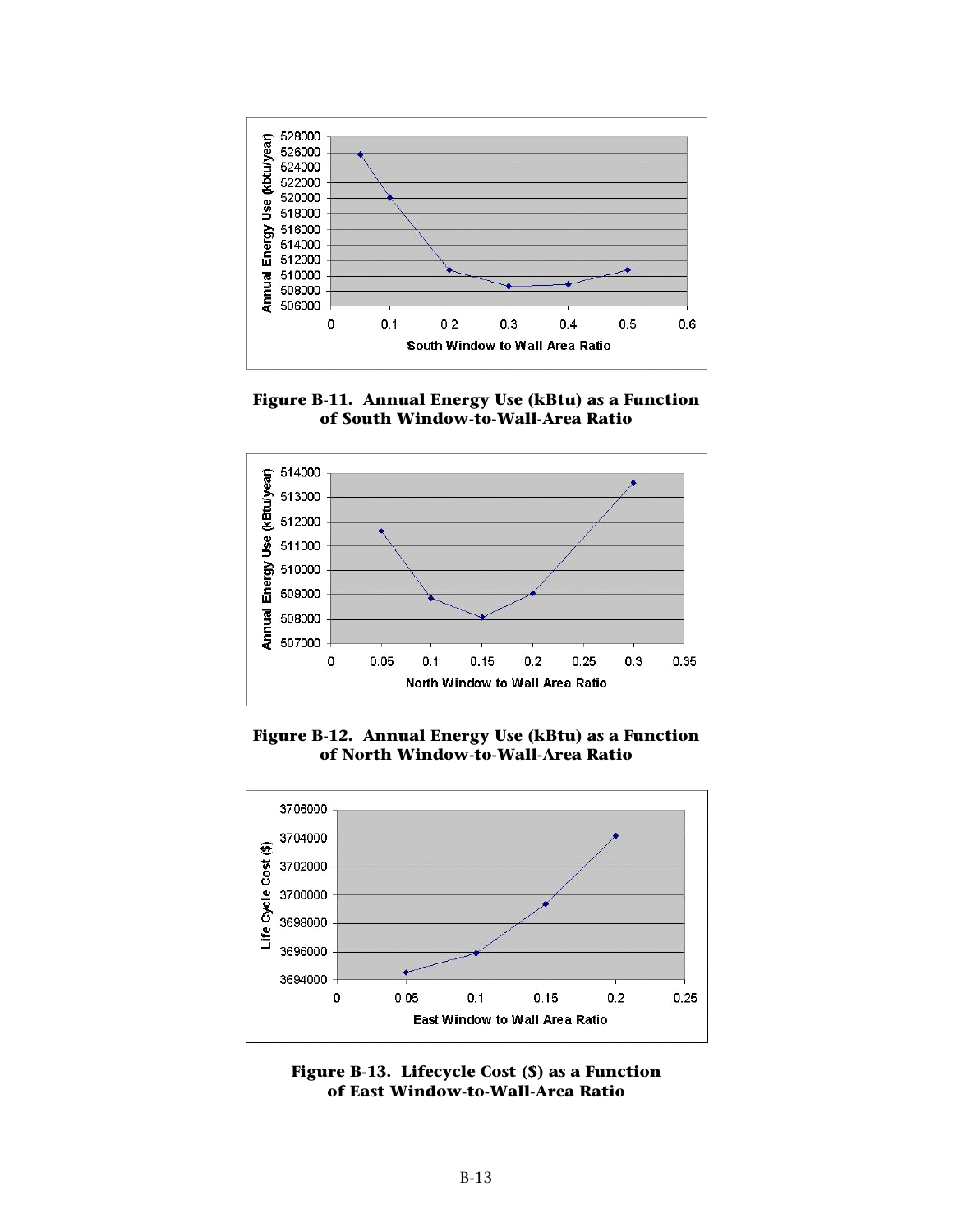![](_page_13_Figure_0.jpeg)

![](_page_13_Figure_1.jpeg)

![](_page_13_Figure_2.jpeg)

![](_page_13_Figure_3.jpeg)

![](_page_13_Figure_4.jpeg)

![](_page_13_Figure_5.jpeg)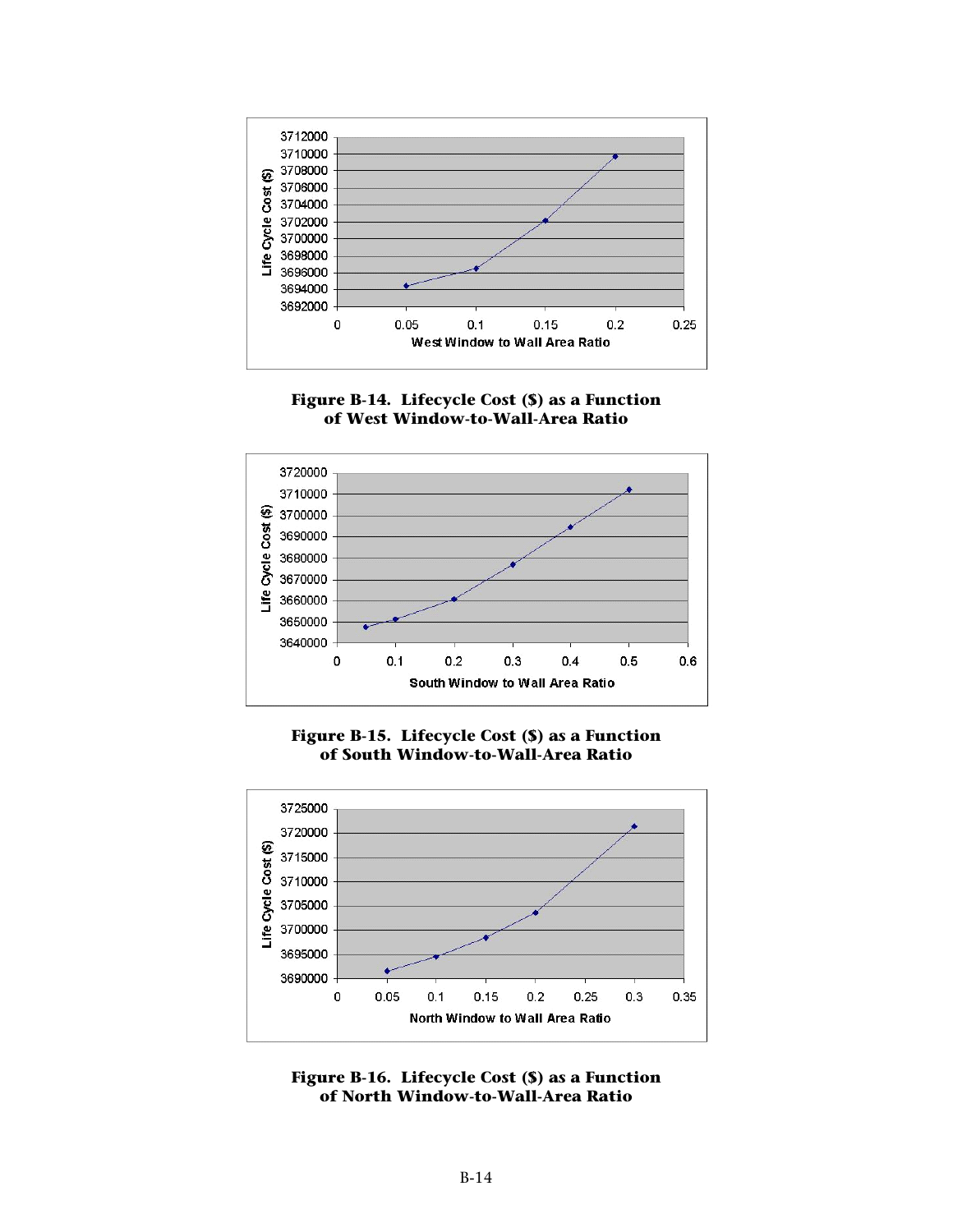# **ECM 7 – Economizer Cycle**

An economizer was added with a fixed dry bulb temperature of 60°F. The cost was \$0.25/ft<sup>2</sup> of floor area for a total cost of \$5041.

# **ECM 8 – High-Efficiency Equipment**

HVAC efficiency was improved by using larger ducts and more efficient equipment. Heating efficiency was raised from 80% to 90% at a cost of \$1.00/unit of heating capacity in kBtu/hr per unit increase in efficiency. Cooling efficiency was raised from an EER of 10.1 to 13.0 at a cost of \$5.00/unit of cooling capacity in kBtu/hr per unit of improvement in EER. The total cost of the mechanical equipment upgrades was therefore estimated to be \$7006.

### $B.3$ **Simulation of the Energy Use of the Sustainable Building**

The sustainable building was characterized by incorporating the information developed in the NREL screening analysis with the base-case building characterization. Figure B-17 lists the features incorporated in the sustainable building, and Table B-5 shows the sustainable building characterization.

The study developed construction and replacement cost estimates for the evaluated building energy features from several sources, including vendors and facility engineering staff (through personal communication), vendor websites, RS Means construction cost estimating books, and case studies and reports. Table B-6 summarizes the estimates and sources. The estimates are shown as the net incremental cost change (increase or decrease) to the base-case construction cost.

### $B.4$ **Results of the Energy Simulations**

#### $B.4.1$ **Energy Use and Energy Cost Estimates**

Tables B-7 and B-8 show the energy use and energy cost by end use for both the base-case and the sustainable buildings. The tables show energy use and cost with and without plug loads. Although the model estimated energy consumption for plug loads and other miscellaneous office equipment, these were not included in the analysis of the percent energy reductions that could be achieved using various energy efficiency technologies. This is consistent with the practice within the Leadership in Energy and Environmental Design (LEED™) Rating System.

#### $B.4.2$ **Lifecycle Cost Calculations**

This study estimated the lifecycle cost or present value of the initial construction costs, the outyear replacement costs, and the annual energy costs over 25 years. Most replacement costs were based on the service life values in Table 27.3 in Marshall and Petersen (1995). This study did not evaluate the costs of annual recurring maintenance, the cost of nonrecurring or irregular repairs and maintenance, or the cost impacts on the environment and occupants' productivity.

The lifecycle cost tool was an Excel spreadsheet workbook titled, "User-Friendly Building Life-Cycle Cost Analysis" (M.S. Addison and Associates 2002). The developers say the workbook is compliant with National Institute of Standards and Technology Handbook lifecycle costing procedures and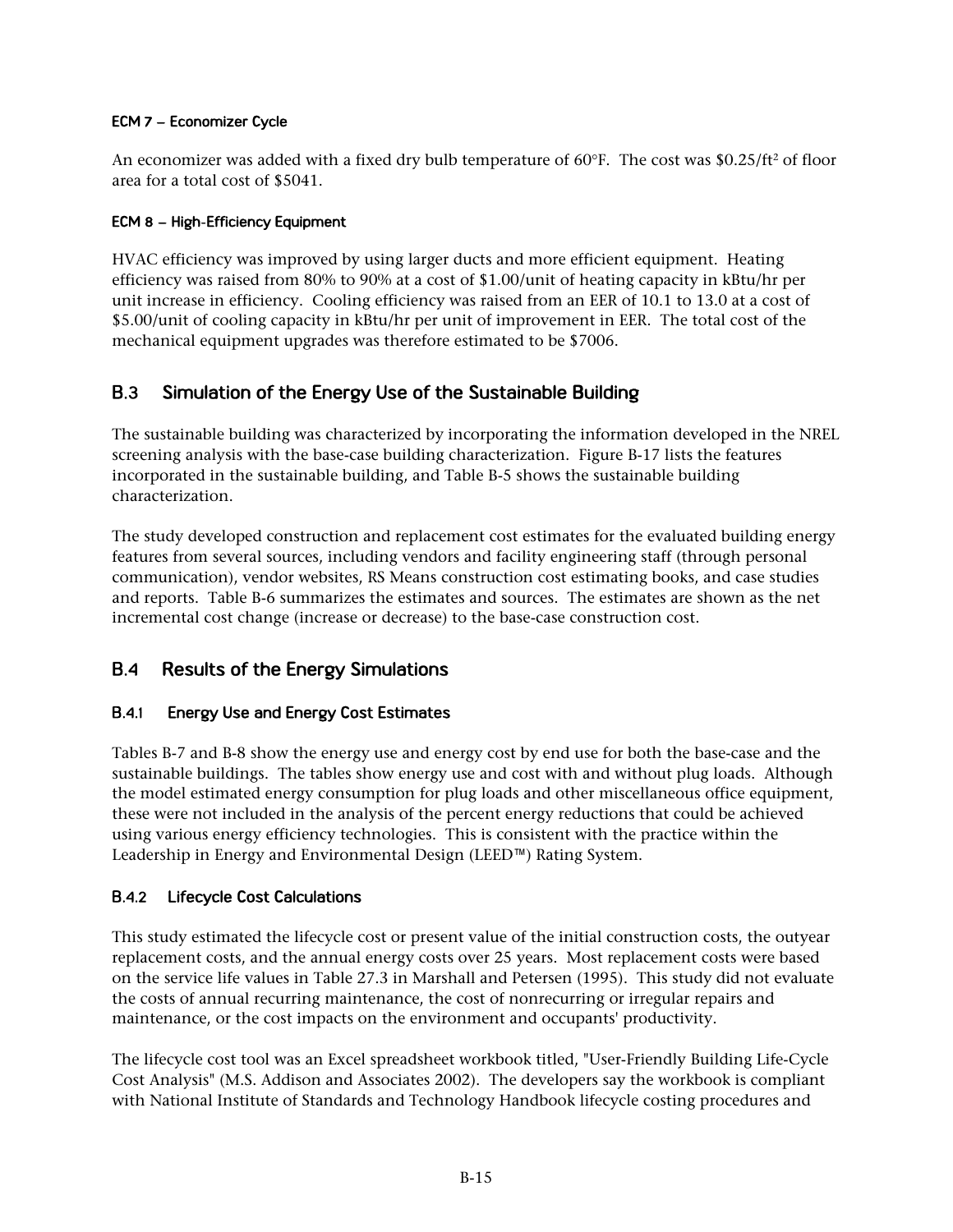offer the workbook free of charge at [http://www.doe2.com/.](http://www.doe2.com/) The study used the following key inputs for the lifecycle cost workbook:

| $\bullet$ | DOE/FEMP fiscal year                 | 2002 |
|-----------|--------------------------------------|------|
| $\bullet$ | Real discount rate for this analysis | 3.2% |
|           |                                      |      |

- Number of analysis years 25
- DOE fuel price escalation region 3 (south)
	- Analysis sector 2 (commercial).

Table B-9 shows the lifecycle cost calculations for the base-case and the sustainable buildings.

### **Lighting Measures**

- **Increased daylighting.** Skylights were added, increasing daylight to the top floor.
- **Reduced lighting intensity.** Lighting power densities recommended by the Illuminating Engineering Society of North America and ASHRAE, as a proposed addenda to the 90.1 standard, were adopted. The lighting level was reduced from 40 to 35 footcandles in the office area, with some increase in task lighting.
- **Perimeter daylighting controls with dimmers.** Daylight sensors (six per floor) control stepped ballast controls so that electric lighting is dimmed when sufficient daylight exists. In the base case, no dimming of electric lighting occurs.

### **Envelope Measures**

- **Window distribution.** The square footage of the windows was redistributed to optimize solar gain with heating and cooling costs. The optimized window-to-wall ratio is 15% window for the north wall, 10% window for the east and west walls, and 30% window for the south wall. The base-case ratio is 20% for all walls.
- **Additional wall insulation.** On the outside face of the exterior wall framing, R-10 rigid insulation was added compared with only R-13 batt insulation in the base-case walls. The resulting insulation in the sustainable building was R-23.
- **Additional roof insulation.** The R-15 rigid insulation was increased to R-20.
- **White roof.** A white roof finish material with low solar radiation absorptance of 0.30 was used compared with the base case's absorptance of 0.70.
- **Highly energy-efficient windows.** The sustainable option balances window performance with the low lighting levels and the use of daylighting controls. The result is a cost-optimized window with a U-factor of 0.31 and a shading coefficient of 0.39.

### **Mechanical Systems**

- **High-efficiency air conditioner.** The air conditioning unit has an energy-efficiency ratio of 13 compared with 10 for the base case.
- **High-efficiency water heater.** A 90% thermal efficiency condensing water heater was used compared with a commercial gas water heater with 80% thermal efficiency for the base case.
- **Low-pressure ducts.** The fan external static pressure was reduced from 1.0 inch water column to 0.5 inch water column by enlarging the duct sizes.
- **Economizers.** An integrated economizer, including an outside air enthalpy sensor with a high-limit enthalpy setpoint, was used; the setpoint was set at 25 Btu/lb in conjunction with a dry bulb temperature high limit of 74°F.

# **Figure B-17. Features Included in the Sustainable Building**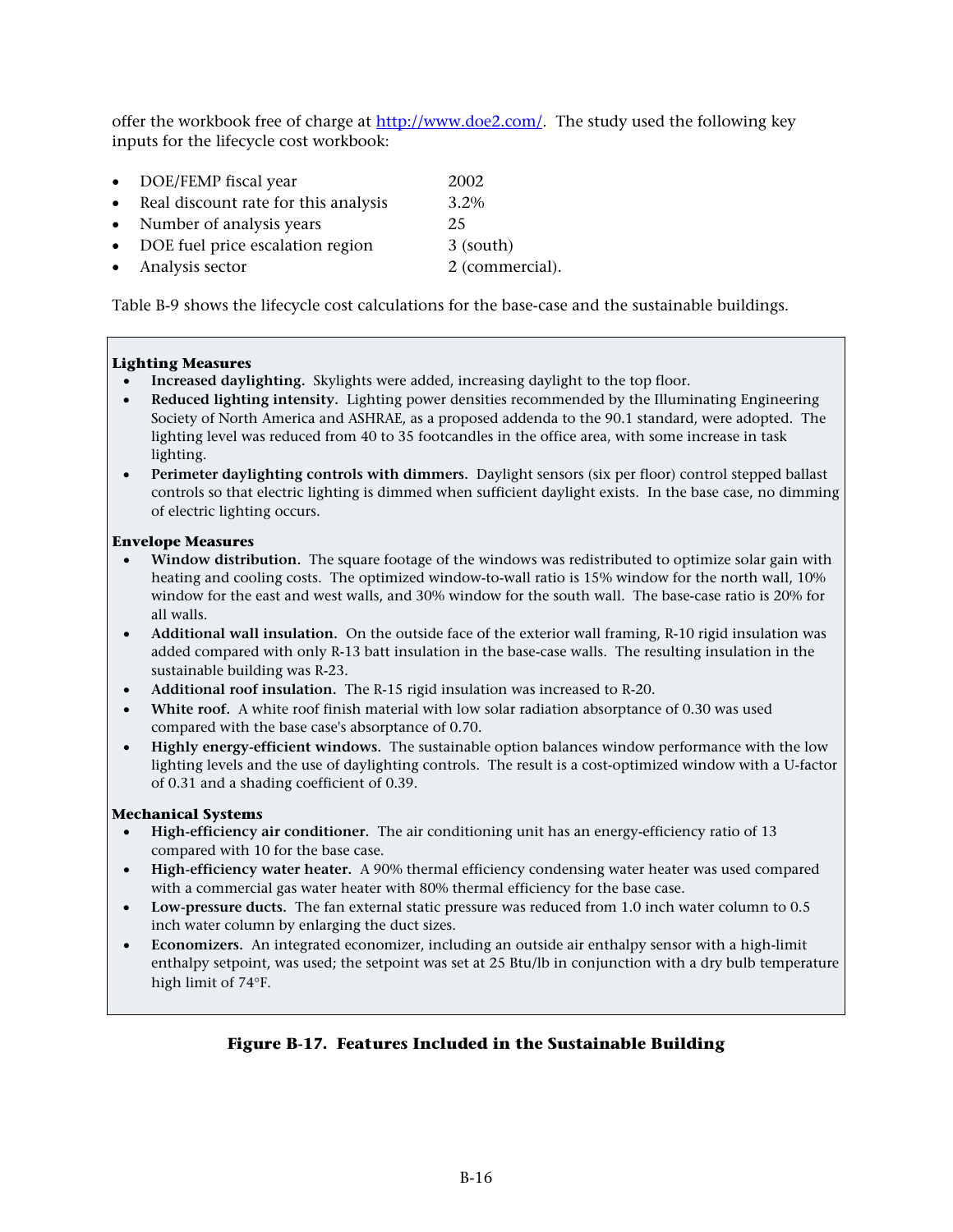# **Table B-5. Characterization of Sustainable Building (includes base-case building comparison)**

| <b>Characteristic</b>         | <b>ASHRAE 90.1-1999 Base Case</b>                            | <b>Sustainable Building</b>                                                                                    |  |
|-------------------------------|--------------------------------------------------------------|----------------------------------------------------------------------------------------------------------------|--|
| General                       |                                                              |                                                                                                                |  |
| <b>Building type</b>          | Office                                                       | Same as in base case                                                                                           |  |
| Location                      | Baltimore, Maryland                                          | Same as in base case                                                                                           |  |
| Gross area                    | 20,164 Ft <sup>2</sup>                                       | Same as in base case                                                                                           |  |
| Operation hours               | 8am - 5pm Monday-Friday                                      | Same as in base case                                                                                           |  |
| <b>Utility Rates</b>          |                                                              |                                                                                                                |  |
| Electric energy rate          | Base rate: \$11.50/month                                     | Same as in base case                                                                                           |  |
|                               | Energy charge: \$0.077/kWh                                   | Same as in base case                                                                                           |  |
| Natural gas price (\$/therm)  | Base rate: \$27.0/month                                      | Same as in base case                                                                                           |  |
|                               | Energy charge: \$0.692/therm                                 | Same as in base case                                                                                           |  |
| <b>Architectural features</b> |                                                              |                                                                                                                |  |
| Configuration/shape           |                                                              |                                                                                                                |  |
| Aspect ratio                  | 2:1                                                          | Same as in base case                                                                                           |  |
| Perimeter zone depth          | $15$ ft                                                      | Same as in base case                                                                                           |  |
| Number of floors              | $\overline{2}$                                               | Same as in base case                                                                                           |  |
| Window area                   | 20% window-to-wall ratio                                     | Redistribute windows to optimize solar gain: north 15%, south<br>30%, and east and west 10%. Net overall: 18%. |  |
| Floor-to-ceiling height       | 9 ft                                                         | Same as in base case                                                                                           |  |
| Floor-to-floor height         | 13 ft                                                        | Same as in base case                                                                                           |  |
| <b>Exterior walls</b>         |                                                              |                                                                                                                |  |
| Wall type                     | 4-in. face brick façade on 16-in. on-center<br>metal framing | See next item                                                                                                  |  |
| Opaque wall U-value           | 0.124                                                        | 0.055                                                                                                          |  |
| Wall insulation               | R-13 cavity insulation                                       | Add R-10 rigid foam insulation under brick façade                                                              |  |
| Roof                          |                                                              |                                                                                                                |  |
| Roof type                     | Builtup roofing with concrete deck                           | See next item                                                                                                  |  |
| Solar absorptance             | 0.7 (medium dark)                                            | 0.3 (white roof)                                                                                               |  |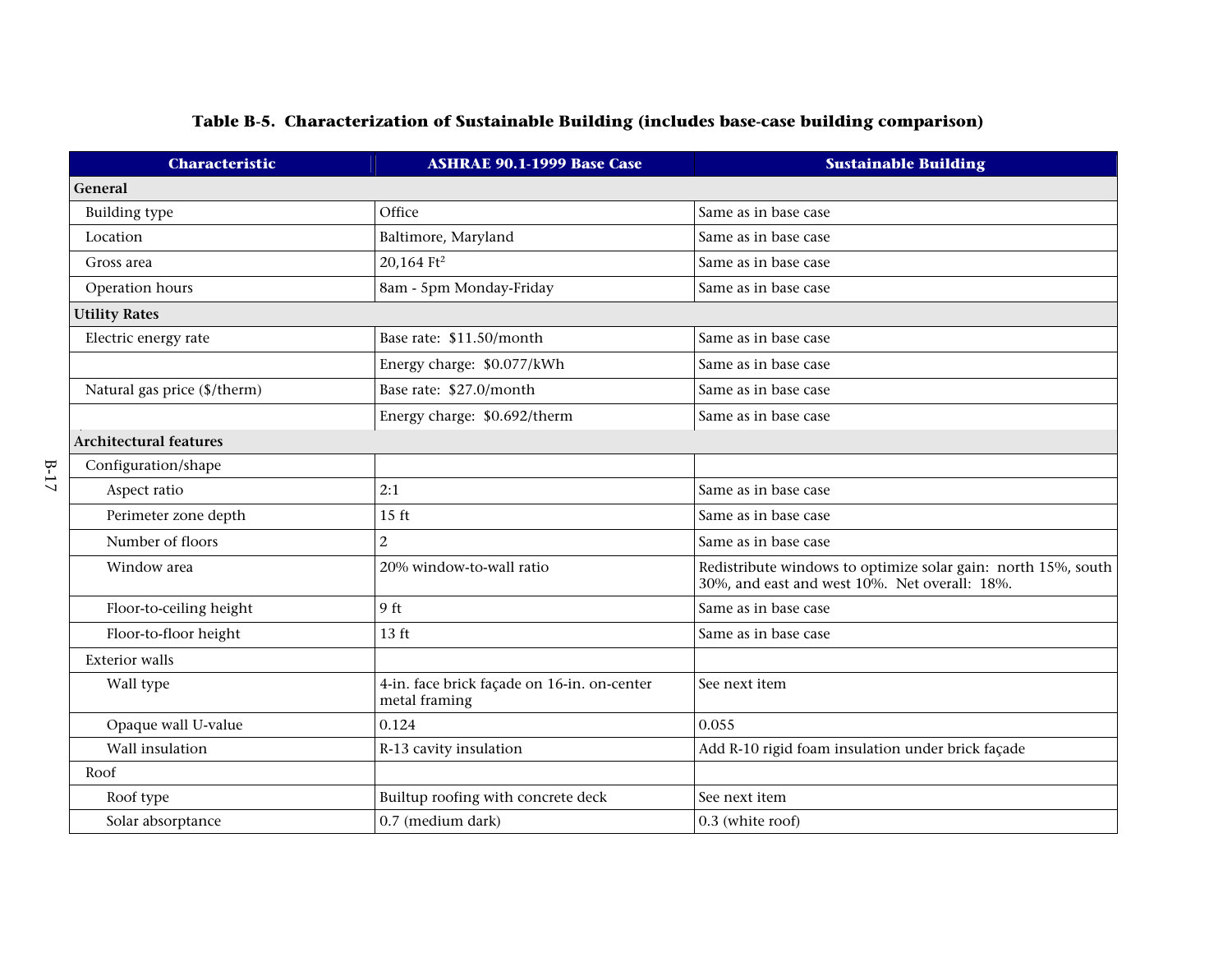|        | <b>Characteristic</b>          | <b>ASHRAE 90.1-1999 Base Case</b>                                                          | <b>Sustainable Building</b>                                                                                                                                                                                                                                                      |
|--------|--------------------------------|--------------------------------------------------------------------------------------------|----------------------------------------------------------------------------------------------------------------------------------------------------------------------------------------------------------------------------------------------------------------------------------|
|        | Roof U-value                   | 0.063                                                                                      | 0.048                                                                                                                                                                                                                                                                            |
|        | Roof insulation                | R-15 continuous insulation                                                                 | R-20 continuous insulation                                                                                                                                                                                                                                                       |
|        | Floor structure                |                                                                                            |                                                                                                                                                                                                                                                                                  |
|        | Floor type                     | Concrete                                                                                   | Same as in base case                                                                                                                                                                                                                                                             |
|        | Floor insulation               | R-5.4 perimeter insulation*                                                                | Same as in base case                                                                                                                                                                                                                                                             |
|        | Fenestration/windows           |                                                                                            |                                                                                                                                                                                                                                                                                  |
|        | Window type                    | Aluminum frames with thermal breaks and<br>double panes                                    | See next item                                                                                                                                                                                                                                                                    |
|        | Total U-value                  | 0.57                                                                                       | 0.31                                                                                                                                                                                                                                                                             |
|        | Shading coefficient            | 0.45                                                                                       | 0.39                                                                                                                                                                                                                                                                             |
|        | Visual transmittance           | 0.52                                                                                       | 0.70                                                                                                                                                                                                                                                                             |
|        | Window shading/overhangs       | None                                                                                       | *Overhang was considered but not included because overhangs<br>made little impact on energy efficiency and the construction<br>cost was substantial.                                                                                                                             |
| $B-18$ | <b>Building internal loads</b> |                                                                                            |                                                                                                                                                                                                                                                                                  |
|        | Occupancy                      |                                                                                            |                                                                                                                                                                                                                                                                                  |
|        | Number of occupancy            | 96                                                                                         | Same as in base case                                                                                                                                                                                                                                                             |
|        | Occupancy schedule             | 8am - 5pm Monday-Friday                                                                    | Same as in base case                                                                                                                                                                                                                                                             |
|        | Lighting                       |                                                                                            |                                                                                                                                                                                                                                                                                  |
|        | Fixture type                   | T-8 with electronic ballasts                                                               | Same as in base case                                                                                                                                                                                                                                                             |
|        | Peak lighting power density    | 1.38 watts/ft <sup>2</sup> (net building wattage from<br>ASHRAE's space by space analysis) | 1.0 watts/ft <sup>2</sup> . The density was recommended by the<br>Illuminating Engineering Society of North America and<br>ASHRAE as a proposed addenda to ASHRAE's 90.1 standard.<br>For this building, the level was reduced from 40 to 35 foot<br>candles in the office area. |
|        | Lighting schedule              | 7am - 6pm Monday-Friday                                                                    | Same as in base case                                                                                                                                                                                                                                                             |
|        | Occupancy sensors              | None                                                                                       | Same as in base case                                                                                                                                                                                                                                                             |
|        | Daylighting                    | None                                                                                       | Light sensors and dimmable fixtures the perimeter zones (15<br>feet in from the window walls). Skylights in second floor core<br>with light sensors and dimmable fixtures.                                                                                                       |
|        | Office equipment               |                                                                                            |                                                                                                                                                                                                                                                                                  |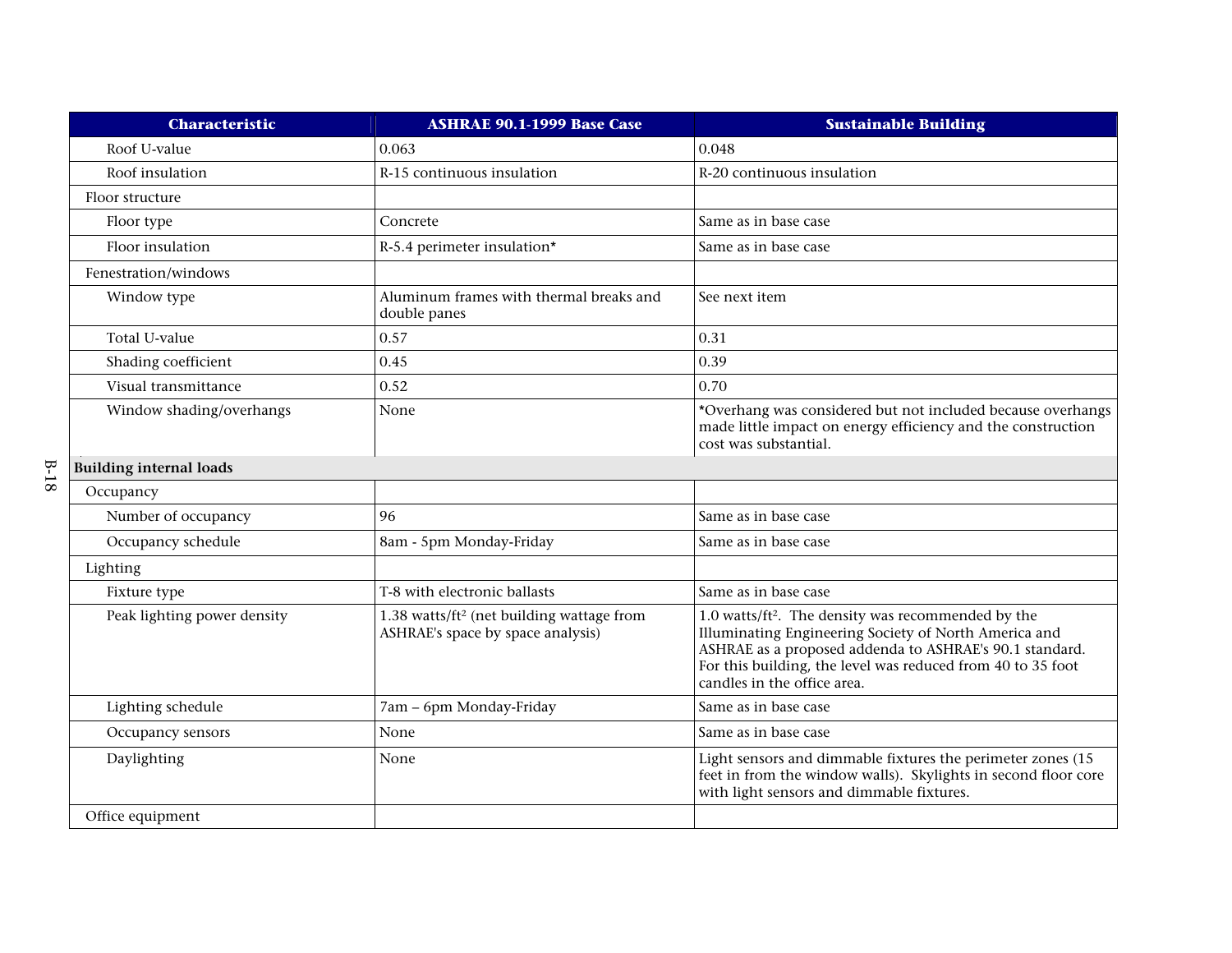| <b>Characteristic</b>                  | <b>ASHRAE 90.1-1999 Base Case</b>                                    | <b>Sustainable Building</b>                                                                                   |  |
|----------------------------------------|----------------------------------------------------------------------|---------------------------------------------------------------------------------------------------------------|--|
| Equipment schedule                     | 7am - 6pm Monday-Friday                                              | Same as in base case                                                                                          |  |
| Peak load density                      | $0.72$ watts/ft <sup>2</sup>                                         | Same as in base case                                                                                          |  |
| HVAC system                            |                                                                      |                                                                                                               |  |
| HVAC system type                       | Package rooftop constant air volume with gas<br>furnace              | Same as in base case                                                                                          |  |
| Number of HVAC units                   | Five units to serve five HVAC thermal zones                          | Same as in base case                                                                                          |  |
| Space temperature setpoint             | 75°F cooling/70°F heating                                            | Same as in base case                                                                                          |  |
| Space setback/setup                    | 80°F cooling/65°F heating                                            | Same as in base case                                                                                          |  |
| Cooling equipment efficiency           | <b>10.1 EER</b>                                                      | <b>13.0 EER</b>                                                                                               |  |
| Outside air supply                     | 20 cfm/person, 17% of supply air cfm                                 | Same as in base case                                                                                          |  |
| Heating furnace efficiency             | 80%                                                                  | Same as in base case                                                                                          |  |
| Ventilation control mode               | Constant during occupied periods, cycle<br>during unoccupied periods | See next item                                                                                                 |  |
| Economizer                             | None                                                                 | Economizer in each rooftop unit with outside air enthalpy-<br>based controls                                  |  |
| Design supply air                      | Minimum $0.5 \text{ cfm/ft}^2$                                       | Same as in base case                                                                                          |  |
| Air-to-air energy recovery ventilation | None                                                                 | Same as in base case                                                                                          |  |
| Fan total static pressure              | 2.0 in. total, 1.0 in. related to ductwork system                    | Increase duct size to reduced static pressure to 1.5 inches total<br>(0.5 inches related to ductwork system). |  |
| Fan schedule                           | 6am - 6pm Monday-Friday with night cycle<br>on/off                   | Same as in base case                                                                                          |  |
| Fan motor efficiency                   | 85%                                                                  | Same as in base case                                                                                          |  |
| Fan efficiency                         | 65%                                                                  | Same as in base case                                                                                          |  |
| Service/domestic/potable water heating |                                                                      |                                                                                                               |  |
| Hot water fuel type                    | Natural gas                                                          | Same as in base case                                                                                          |  |
| Thermal efficiency                     | 80%                                                                  | 90%                                                                                                           |  |
| Supply temperature                     | 120                                                                  | Same as in base case                                                                                          |  |
| Hot water consumption                  | 0.9 gallons per minute/person                                        | Same as in base case                                                                                          |  |
| * Exceeds ASHRAE 90.1-1999.            |                                                                      |                                                                                                               |  |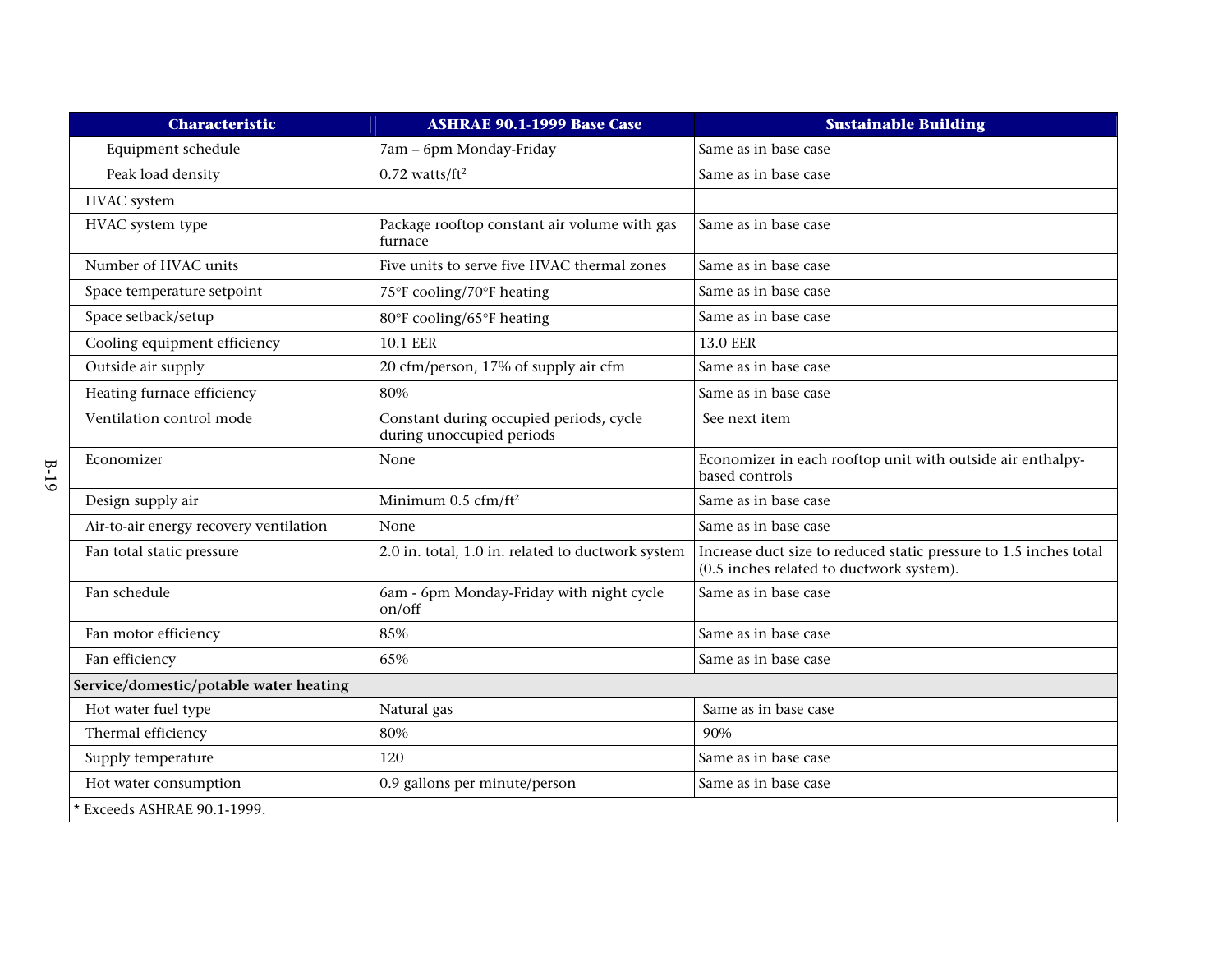| <b>Table B-6. Costs of Technology Options and Data Sources</b> |  |  |
|----------------------------------------------------------------|--|--|

| <b>Alternate Feature or</b><br><b>Technology Option</b>                                                                                                          | <b>Construction</b><br><b>Cost Impact on</b><br><b>Base Case</b>                                                                                                                                                                                                                                                                                                                                                                                                                                                                                                                                                                     | <b>Basis and Source of Cost</b>                                                                                                                                                                                                                                                                                                                                                                                                                                                                                                                                  | <b>Service Life of Alternate</b>                                                                                                                                                                                                        |  |  |  |  |
|------------------------------------------------------------------------------------------------------------------------------------------------------------------|--------------------------------------------------------------------------------------------------------------------------------------------------------------------------------------------------------------------------------------------------------------------------------------------------------------------------------------------------------------------------------------------------------------------------------------------------------------------------------------------------------------------------------------------------------------------------------------------------------------------------------------|------------------------------------------------------------------------------------------------------------------------------------------------------------------------------------------------------------------------------------------------------------------------------------------------------------------------------------------------------------------------------------------------------------------------------------------------------------------------------------------------------------------------------------------------------------------|-----------------------------------------------------------------------------------------------------------------------------------------------------------------------------------------------------------------------------------------|--|--|--|--|
| Lighting                                                                                                                                                         |                                                                                                                                                                                                                                                                                                                                                                                                                                                                                                                                                                                                                                      |                                                                                                                                                                                                                                                                                                                                                                                                                                                                                                                                                                  |                                                                                                                                                                                                                                         |  |  |  |  |
| Reduce lighting power density -<br>$-$16,970$<br>Level 1: Reduce from 1.38<br>watts/ft <sup>2</sup> to 1.0 watts/ft <sup>2</sup> (from 40<br>to 35 foot candles) |                                                                                                                                                                                                                                                                                                                                                                                                                                                                                                                                                                                                                                      | Based on the watts/ft <sup>2</sup> (1.0 watt) and the cost/ft <sup>2</sup> (\$2.32) needed to<br>meet the current Illuminating Engineering Society of North America<br>handbooks lighting levels for the space types in the office building<br>design (office, lobby, corridor/support areas, and kitchen) with T-8<br>fixtures, electronic ballasts, and compact fluorescent lamps). The<br>fixture choices remain the same as in ASHRAE's 90.1-1999 baseline.                                                                                                  | 25 yr; assumes light<br>replacement costs are the same<br>even though lower light levels<br>reduce the number of fixtures<br>and lamps that need to be<br>replaced - and therefore reduces<br>costs - over the life of the<br>building. |  |  |  |  |
| Add perimeter daylighting with<br>dimming control                                                                                                                | \$11,246<br>Based on \$0.88/ft <sup>2</sup> for daylighting controls and fully dimming<br>ballasts for all office space in a 15-ft depth from the building<br>perimeter on both floors of the building. The range of cost per ft <sup>2</sup><br>was \$0.23/ft <sup>2</sup> to \$1.88/ft <sup>2</sup> . One daylight sensor/controller was<br>assumed per 600 ft <sup>2</sup> of perimeter floor space. Cost data for fully<br>dimming ballasts were based on available costs in the Industrial<br>Supply Lighting Catalog (W.W. Grainger 2000). Controller cost data<br>with installation based on 2001 Means Electrical Cost Data. |                                                                                                                                                                                                                                                                                                                                                                                                                                                                                                                                                                  | $15 \text{ yr}$                                                                                                                                                                                                                         |  |  |  |  |
| Add skylights and daylighting<br>\$18,219<br>controls to center core of building<br>$$0.88/\text{ft}^2$$ ; plus 40% for labor.                                   |                                                                                                                                                                                                                                                                                                                                                                                                                                                                                                                                                                                                                                      | 18 skylights, fixed double-glazed, 44 in. x 46 in., \$550 each (RS<br>Means BCCD 08600-100-0130), effectively \$39.13/ft <sup>2</sup> . Eighteen light<br>wells built up from suspended ceiling t-bar components. Dimmable<br>controls and fixtures at \$1.15/ft <sup>2</sup> of skylit core floor space; \$/ft <sup>2</sup> rate<br>developed from manufacturers' data indicating a range of \$0.75 to                                                                                                                                                          | Controls: 15 yr<br>Skylights: 25 yr                                                                                                                                                                                                     |  |  |  |  |
| Mechanical                                                                                                                                                       |                                                                                                                                                                                                                                                                                                                                                                                                                                                                                                                                                                                                                                      |                                                                                                                                                                                                                                                                                                                                                                                                                                                                                                                                                                  |                                                                                                                                                                                                                                         |  |  |  |  |
| \$5,686<br>Add high-efficiency air<br>conditioning (increase EER from<br>10 to 13)                                                                               |                                                                                                                                                                                                                                                                                                                                                                                                                                                                                                                                                                                                                                      | Base-case costs developed from distributors' purchase cost data<br>collected during analysis of unitary air conditioning equipment for<br>DOE's EPAct standards program, 2000-2002. Baseline system cost<br>would then be \$475/ton of cooling and the alternate would be<br>\$510/ton for an incremental cost of \$40/EER/ton. A 25% distributor-<br>to-contractor cost markup was assumed. The sustainable design<br>option (EER 13) was taken from DOE's Unitary Air Conditioner<br>Technology Procurement website at<br>http://www.pnl.gov/uac/products.stm. | 25 yr for both the base case and<br>sustainable building                                                                                                                                                                                |  |  |  |  |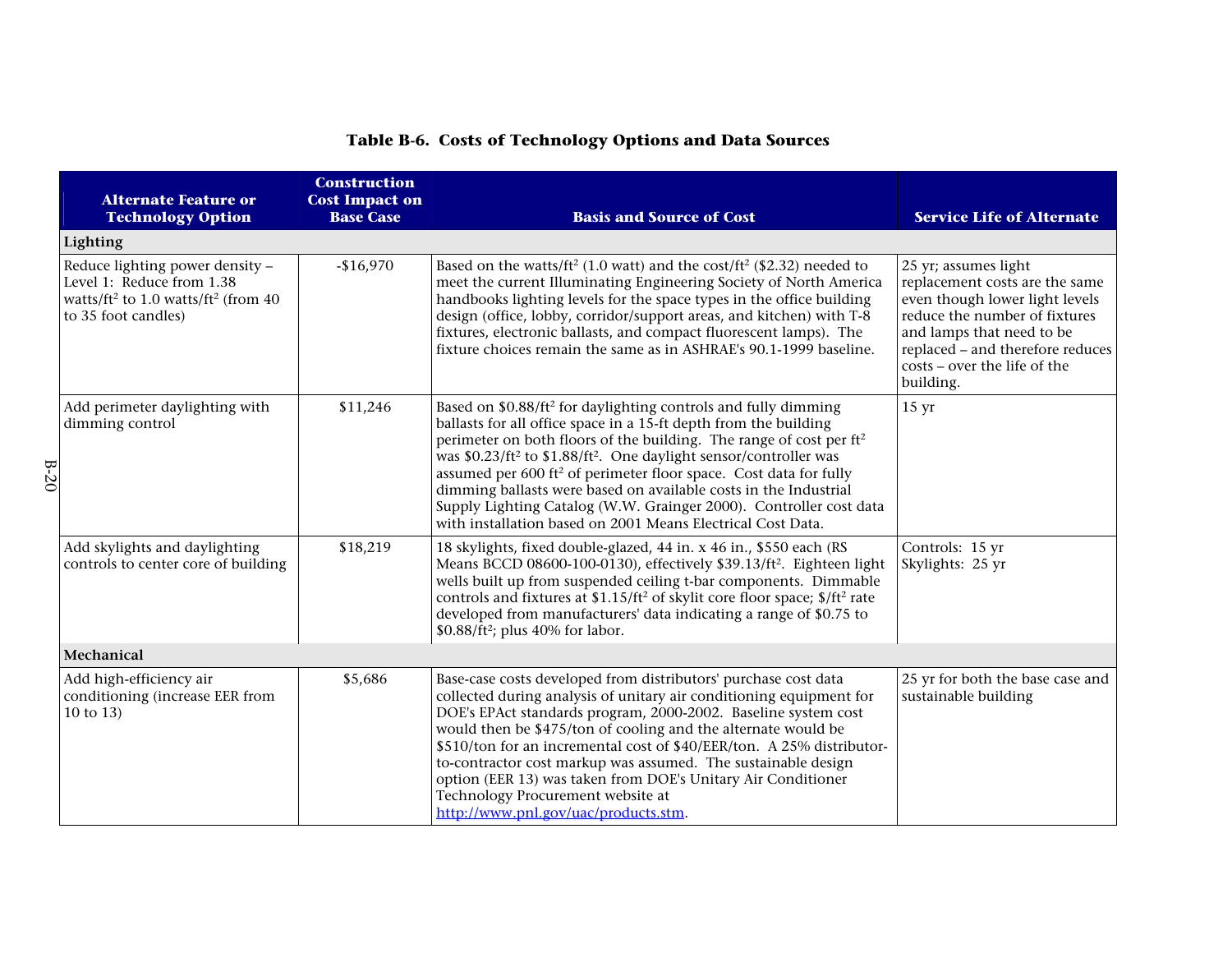|                | <b>Alternate Feature or</b><br><b>Technology Option</b>                                                                                                                 | <b>Construction</b><br><b>Cost Impact on</b><br><b>Base Case</b> | <b>Basis and Source of Cost</b>                                                                                                                                                                                                                                                                                                                                                          | <b>Service Life of Alternate</b>                                                                                                                             |
|----------------|-------------------------------------------------------------------------------------------------------------------------------------------------------------------------|------------------------------------------------------------------|------------------------------------------------------------------------------------------------------------------------------------------------------------------------------------------------------------------------------------------------------------------------------------------------------------------------------------------------------------------------------------------|--------------------------------------------------------------------------------------------------------------------------------------------------------------|
|                | Add economizer with enthalpy-<br>based controls                                                                                                                         | \$2,700                                                          | Based on \$540/rooftop air-handling units (5 units total) based on<br>materials from multiple manufacturers.                                                                                                                                                                                                                                                                             | 15 yr; assumes controls are the<br>weak point                                                                                                                |
|                | Enlarge duct sizes to reduce static<br>air pressure at fans and therefore<br>reduce fan and motor sizes                                                                 | \$7,000                                                          | Based on ductwork at \$1200/ton for baseline pressure duct design<br>$(0.1$ in. H <sub>2</sub> O/100-ft-length pressure drop) and \$1400/ton for a low-<br>pressure design (0.05 in./100-ft pressure drop). Assumes 120 lb of<br>sheet metal per ton of air conditioning and \$6.40/lb for the duct plus<br>insulation cost. Cost data from RS Means Building Construction Cost<br>Data. | 25 yr [Note: although the<br>expected lifetime is 30 years,<br>the analysis has a 25-year time-<br>frame, so lifetimes past 25 years<br>are not considered.] |
|                | Envelope                                                                                                                                                                |                                                                  |                                                                                                                                                                                                                                                                                                                                                                                          |                                                                                                                                                              |
|                | Add 1-in. (R-10) rigid foam board<br>insulation behind brick façade                                                                                                     | \$2,946                                                          | Isocyanurate, 4 x 8 sheets, foil-faced, both sides. 1.5-in.-thick, R-<br>10.8. RS Means 072-100-116-1650: \$0.88.                                                                                                                                                                                                                                                                        | 25 yr for both the base case and<br>sustainable building                                                                                                     |
|                | Decrease total U-value from 0.57<br>to 0.31; decrease shading<br>coefficient from 0.45 to 0.39; and<br>increase visual transmittance from<br>$\frac{1}{2}$ 0.52 to 0.70 | \$5,538                                                          | Cost of premium glazing is \$25 (\$22 to \$28/ft <sup>2</sup> ) for item $08810$<br>3004000 in RS Means (super-efficient glazing, triple-glazed with low-e<br>glass, argon filled U=.26). Standard glass cost is $$22.50$ for item<br>4600400 in RS Means (3/16 float, 5/8 thick unit, U=.56) for a<br>\$2.50/ft <sup>2</sup> difference.                                                | 25 yr for both the base case and<br>sustainable building                                                                                                     |
| $\overline{2}$ | Reallocate window distribution to<br>optimize solar gains                                                                                                               | $-$ \$3,457                                                      | Based on \$37.24/ft <sup>2</sup> for windows and \$18.52 for wall. Baseline<br>window-to-wall ratio was 20% and the sustainable design case nets<br>18%. Window cost decreased \$6875. Wall cost increased \$3418.                                                                                                                                                                       | $25 \text{ yr}$                                                                                                                                              |
|                | Increase roof insulation from R-10<br>to $R-20$                                                                                                                         | \$1,916                                                          | Based on difference in Means construction costs between baseline of<br>3-in. expanded polystyrene (R-11.49, \$0.82/ft <sup>2</sup> ) and 3-in.<br>polyisocyanurate (R-21.74, \$1.01/ft <sup>2</sup> ).                                                                                                                                                                                   | 25 yr for both the base case and<br>sustainable building                                                                                                     |
|                | Replace roofing with a white roof<br>system                                                                                                                             | \$1,553                                                          | Based on a 10% extra cost $(\$0.15/ft^2)$ for white over baseline roofing<br>at \$1.54/ft <sup>2</sup> . Unit costs derived from RS Means Building Construction<br>Cost Data (1999), line numbers 075-302. Manufacturers' information<br>indicates the additional cost may be higher, possibly a multiple of 2.                                                                          | 25 yr for both the base case and<br>sustainable building                                                                                                     |
|                | Other                                                                                                                                                                   |                                                                  |                                                                                                                                                                                                                                                                                                                                                                                          |                                                                                                                                                              |
|                | Replace gas-fired service hot water<br>heater (80% efficiency) with<br>higher-efficiency unit (90%<br>efficiency)                                                       | \$1,200                                                          | Based on review of cost information from multiple manufacturers/<br>vendors and web-based reports.                                                                                                                                                                                                                                                                                       | 25 yr for both the base case and<br>sustainable building                                                                                                     |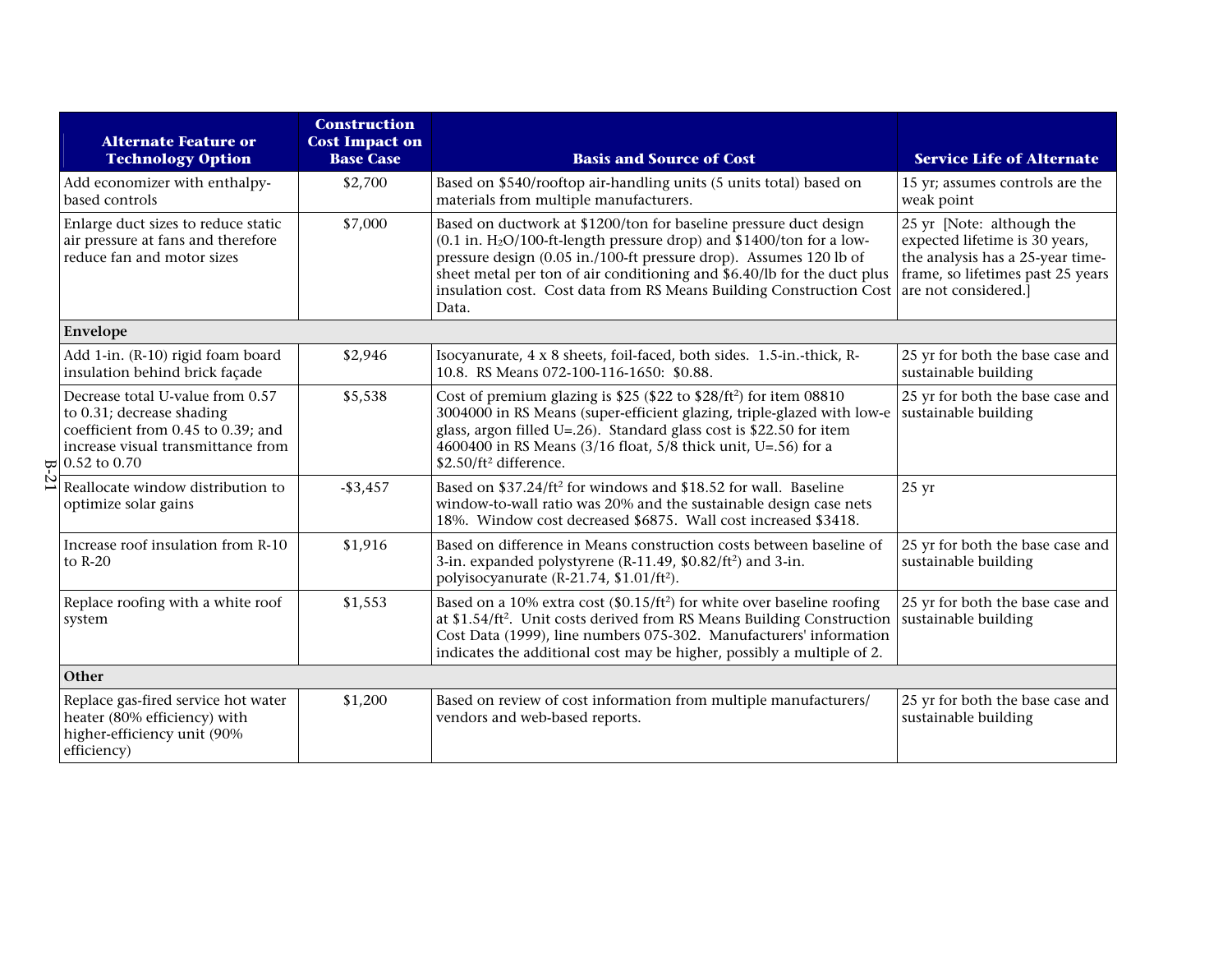| <b>End Use</b>  | <b>Fuel</b> | <b>Units</b>  | <b>Base-Case</b><br><b>Building</b> | <b>Sustainable</b><br><b>Building</b> | % Change  |
|-----------------|-------------|---------------|-------------------------------------|---------------------------------------|-----------|
| Lighting        | Electricity | kWh           | 79,314                              | 41,518                                | $-47.7\%$ |
| Space cooling   | Electricity | kWh           | 23,440                              | 17,082                                | $-27.1\%$ |
| Space heat      | Natural gas | <b>Therms</b> | 2,606                               | 1,854                                 | $-28.9\%$ |
| Other           | A11         | Million Btu   | 118                                 | 92                                    | $-22.4%$  |
| Fans            | Electricity | kWh           | 15,207                              | 10,401                                | $-31.6%$  |
| Pumps and misc. | Electricity | kWh           | 674                                 | 879                                   | 30.4%     |
| Hot water       | Natural gas | <b>Therms</b> | 642                                 | 534                                   | $-16.8\%$ |
| Total           | A11         | Million Btu   | 730                                 | 477                                   | $-34.6%$  |

### **Table B-7. Simulated Energy Use by End Use for the Base-Case and Sustainable Buildings**

### **Table B-8. Simulated Annual Energy Costs by End Use for the Base-Case and Sustainable Buildings**

| <b>End Use</b>      | <b>Fuel</b> | <b>Units</b>            | <b>Base-Case</b><br><b>Building</b> | <b>Sustainable</b><br><b>Building</b> | % Change |
|---------------------|-------------|-------------------------|-------------------------------------|---------------------------------------|----------|
| Lighting            | Electricity | S/Yr                    | 6.099                               | 3,193                                 | $-47.7$  |
| Space cooling       | Electricity | $\frac{\gamma}{\gamma}$ | 1.803                               | 1.314                                 | $-27.1$  |
| Space heat          | Natural gas | $\frac{\gamma}{T}$      | 1,804                               | 1,284                                 | $-28.9$  |
| Other               | All         | $\frac{\gamma}{\gamma}$ | 2,128                               | 1,699                                 | $-20.1$  |
| Fans                | Electricity | $\frac{\gamma}{T}$      | 1,169                               | 800                                   | $-31.6$  |
| Pumps and misc.     | Electricity | S/Yr                    | 52                                  | 68                                    | 30.4     |
| Hot water           | Natural gas | $\frac{\gamma}{\gamma}$ | 445                                 | 370                                   | $-16.8$  |
| Base energy charges | All         | $\frac{\gamma}{\gamma}$ | 462                                 | 462                                   | 0.0      |
| Total               | All         | $\frac{\gamma}{T}$      | 11,834                              | 7,489                                 | $-36.7$  |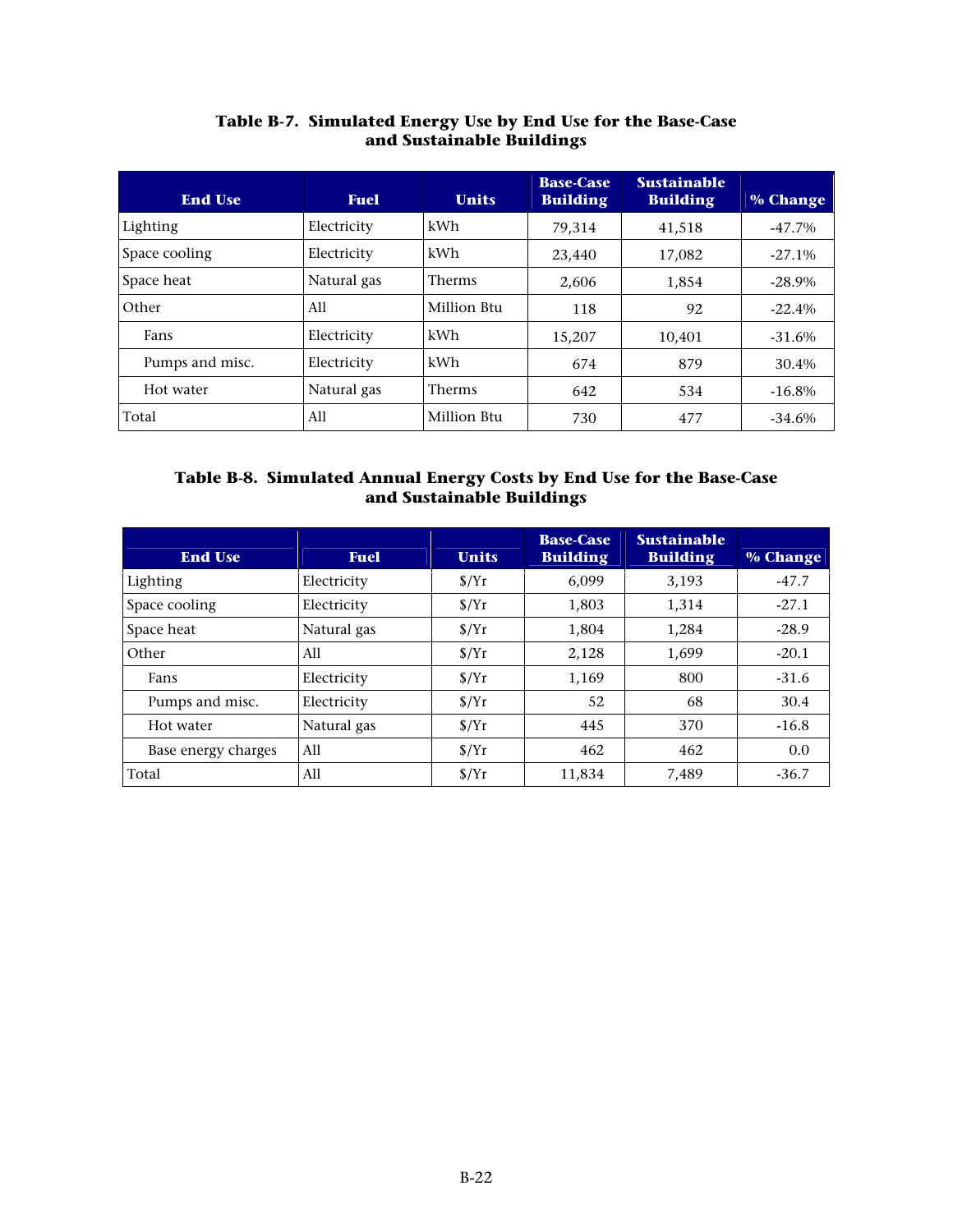| <b>Cost Element</b>                   | <b>Units</b>       | <b>Base-Case</b><br><b>Building</b>      | <b>Sustainable</b><br><b>Building</b> | <b>Difference</b><br>(Sustainable -<br><b>Base</b> ) | % Difference             | <b>Comments</b>                                                                                                                                                                                              |  |
|---------------------------------------|--------------------|------------------------------------------|---------------------------------------|------------------------------------------------------|--------------------------|--------------------------------------------------------------------------------------------------------------------------------------------------------------------------------------------------------------|--|
| Investment cost                       |                    |                                          |                                       |                                                      |                          |                                                                                                                                                                                                              |  |
| Total first cost                      | \$                 | \$2,400,000                              | \$2,437,578                           | \$37,578                                             | 1.6%                     |                                                                                                                                                                                                              |  |
| Present value<br>(investment cost)    | $\mathbb{S}$       | \$2,400,000                              | \$2,449,565                           | \$49,565                                             | 2.1%                     | Present value investment cost differs from first<br>cost in the sustainable building because of<br>replacement costs for lighting controls and<br>economizers, which are assumed to have a 15-<br>year life. |  |
| Annual energy costs                   |                    |                                          |                                       |                                                      |                          |                                                                                                                                                                                                              |  |
| Annual electricity cost               | $\frac{\gamma}{T}$ | \$9,123                                  | \$5,374                               | ( \$3,749)                                           | $-41.1%$                 |                                                                                                                                                                                                              |  |
| Annual natural gas<br>cost            | $\frac{S}{Yr}$     | \$2,249                                  | \$1,653                               | (\$595)                                              | $-26.5%$                 |                                                                                                                                                                                                              |  |
| Annual fixed costs                    | $\frac{\gamma}{T}$ | \$462                                    | \$462                                 | \$0                                                  | $0.0\%$                  | Represents fixed energy connection charges.                                                                                                                                                                  |  |
| Total annual energy<br>cost           | $\frac{\gamma}{T}$ | \$11,834                                 | \$7,489                               | ( \$4,345)                                           | $-36.7%$                 |                                                                                                                                                                                                              |  |
| Present value of energy costs         |                    |                                          |                                       |                                                      |                          |                                                                                                                                                                                                              |  |
| Present value<br>(electricity cost)   | \$                 | \$151,985                                | \$89,525                              | $(\$62,461)$                                         | $-41.1%$                 |                                                                                                                                                                                                              |  |
| Present value (natural<br>gas cost)   | $\mathbf{s}$       | \$39,022                                 | \$28,690                              | (\$10,332)                                           | $-26.5%$                 |                                                                                                                                                                                                              |  |
| Present value (fixed<br>energy costs) | \$                 | Not included<br>in the lifecycle<br>cost | Not included in<br>the lifecycle cost | <b>Not</b><br>applicable                             | <b>Not</b><br>applicable | Fixed charges not included in the lifecycle cost<br>calculation. Because they are not impacted by<br>the sustainable design options, they have no<br>impact on the cost-effectiveness calculations.          |  |
| Present value (total<br>energy cost)  | \$                 | \$191,007                                | \$118,214                             | $(\$72,793)$                                         | $-38.1%$                 |                                                                                                                                                                                                              |  |
| Lifecycle cost                        | \$                 | \$2,591,007                              | \$2,567,780                           | $(\$23,228)$                                         | $-0.9\%$                 |                                                                                                                                                                                                              |  |

# **Table B-9. Lifecycle Cost Calculations for the Base-Case and Sustainable Buildings**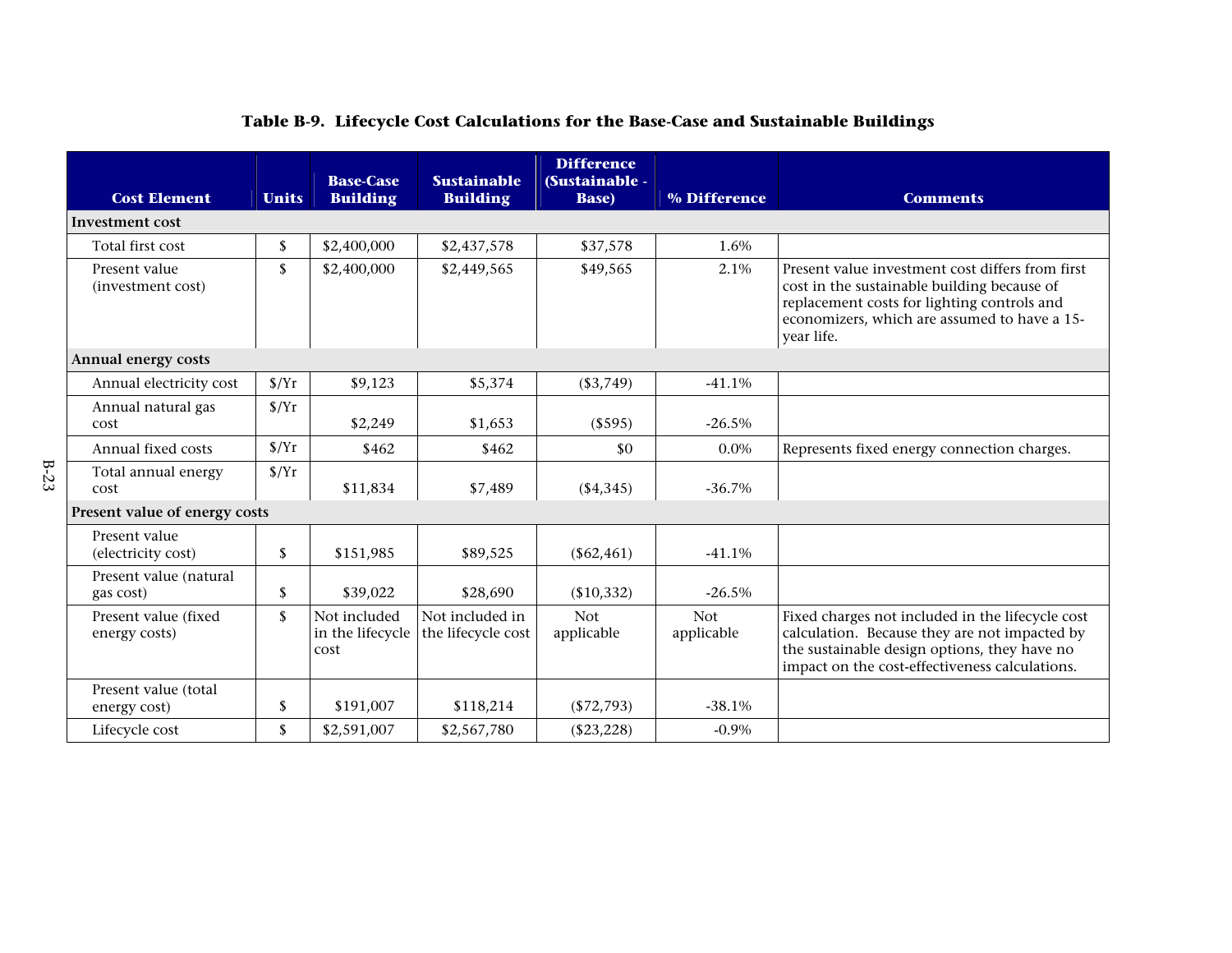### $B.5$ **ENERGY-10 and DOE-2.1E**

While ENERGY-10 was designed for use with small buildings (i.e., 10,000 ft<sup>2</sup> or less in floor area), its ability to quickly assess the energy-use and lifecycle cost impact of design changes was used even with this study's larger, 20,000-ft<sup>2</sup> building. The same features that make ENERGY-10 quick and easy to use also limit its flexibility, and the base-case building in DOE-2.1E and ENERGY-10 exhibited some differences in cooling load and fan power.

The two models handle fundamental building characteristics in significantly different ways, including the limited equipment choices in ENERGY-10 and the fact that ENERGY-10 only models one or two zones. While a single zone may be appropriate for small buildings such as houses and small retail buildings, larger buildings may have substantial variation in thermal loads across the building, requiring some way to provide for individually served thermal zones. In addition, ENERGY-10's feature to automatically set up daylighting zones places the daylight sensor in the center of the zone, which in this case is close to a window, and therefore overestimates daylighting savings.

ENERGY-10 provides for a very simplified user entry using its "autobuild" procedure to create a very basic "shoe box" building model; however, the desire to match the prototype building led the team to specify a building description that closely matched the characteristics of the ASHRAE 90.1-1999 compliant base-case building modeled in DOE-2.1E.

In developing the specific features of the base-case building in ENERGY-10, careful attention was paid to the fundamental building characteristics so that they would be the same in the base-case ENERGY-10 and DOE-2.1E models. Less attention was focused on the final building energy use or EUI ( $k$ Btu/ft<sup>2</sup>/yr). However, there were limits to how well the fundamental descriptions for infiltration, cooling equipment efficiency, and the presence of a building return air plenum could be matched between the ENERGY-10 and the DOE-2.1E base-case buildings. In the end, the basecase building simulations in the DOE-2.1E and ENERGY-10 models resulted in the buildings having very similar overall site energy consumption (within 1% of each other) and very similar scheduled energy use (lighting and plug and hot water loads total within 2% of each other). However, the ENERGY-10 base-case simulations showed higher cooling and fan energy consumption and lower heating energy use consumption than in the DOE-2.1E simulations. This may be explained by the known differences in implementation discussed above; the remaining difference may be attributable to the different underlying simulation engines. Note that ENERGY-10 calculates very different estimates of cost effectiveness measures for the energy-efficiency options, with an overall return on investment of 11%. The differences remain an area of study.

Table B-10 shows the ENERGY-10 description of the base-case building and of a low-energy version (i.e., sustainable design) of that base-case building. The low-energy building was developed by selecting from among the potential sustainable design options.

Table B-11 shows the results of the ENERGY-10 simulations of the base-case and sustainable buildings. Table B-12 shows the estimated cost impacts of the sustainable design options from ENERGY-10. These cost estimates were used to generate the lifecycle cost analysis used in the screening effort, but these are not the costs used in the final simulation of the sustainable building in DOE-2.1E. See Section B.4 for documentation of the final simulation of the sustainable building.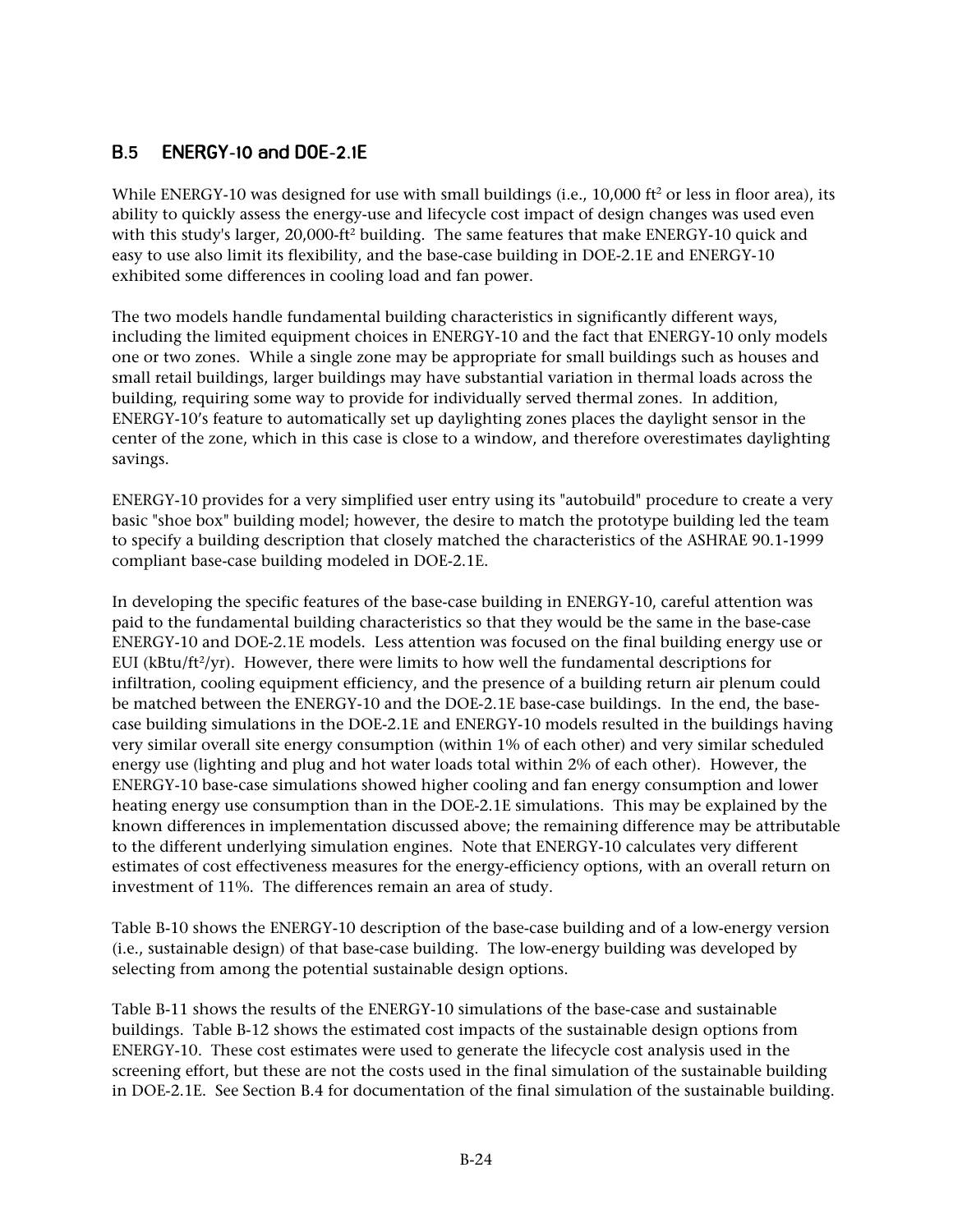| <b>Description</b>                                                                      | <b>Base-Case Building</b>                    | <b>Sustainable building</b>                                               |  |  |  |  |
|-----------------------------------------------------------------------------------------|----------------------------------------------|---------------------------------------------------------------------------|--|--|--|--|
| <b>Building characteristics</b>                                                         |                                              |                                                                           |  |  |  |  |
| Weather file                                                                            | Baltimore                                    | Baltimore                                                                 |  |  |  |  |
| Floor area $(ft2)$                                                                      | 20,164                                       | 20,164                                                                    |  |  |  |  |
| Surface area (ft <sup>2</sup> )                                                         | 31,240                                       | 31,240                                                                    |  |  |  |  |
| Volume (ft3)                                                                            | 262,132                                      | 262,132                                                                   |  |  |  |  |
| Total conduction loss coefficient<br>$(Btu/hr-oF)$                                      | 3,276                                        | 1,556                                                                     |  |  |  |  |
| Average U-value (Btu/hr-ft <sup>2</sup> -°F)                                            | 0.105                                        | 0.050                                                                     |  |  |  |  |
| Wall construction                                                                       | Buscase 6, R=8.9                             | Steelstud 6 poly, R=18.1                                                  |  |  |  |  |
| Roof construction                                                                       | Buscase, R=15.9                              | Flat, R=38.0                                                              |  |  |  |  |
| Floor type, insulation                                                                  | Slab on grade, Reff=67.6                     | Slab on grade, Reff=118.3                                                 |  |  |  |  |
| Window construction                                                                     | Buscase, U=0.67 Btu/hr-ft <sup>2</sup> -°F   | 4,060 low-E<br>aluminum/thermobreak,<br>U=0.31 Btu/hr-ft <sup>2</sup> -°F |  |  |  |  |
| Window shading                                                                          | None                                         | 3 ft overhangs on east, south,<br>and west windows                        |  |  |  |  |
| Wall total gross area (ft <sup>2</sup> )                                                | 11,076                                       | 11,076                                                                    |  |  |  |  |
| Roof total gross area (ft <sup>2</sup> )                                                | 10,082                                       | 10,082                                                                    |  |  |  |  |
| Ground total gross area (ft <sup>2</sup> )                                              | 10,082                                       | 10,082                                                                    |  |  |  |  |
| Window total gross area (ft <sup>2</sup> )                                              | 2,208                                        | 2,280                                                                     |  |  |  |  |
| Windows (north/east/south/west:roof)                                                    | 23/23/23/23:0                                | 23/7/46/7:12                                                              |  |  |  |  |
| Glazing name                                                                            | Buscase, U=0.56                              | Double low-E, U=0.26                                                      |  |  |  |  |
| <b>Operating parameters</b>                                                             |                                              |                                                                           |  |  |  |  |
| <b>HVAC</b> System                                                                      | Direct expansion cooling with<br>gas furnace | Direct expansion cooling with<br>gas furnace                              |  |  |  |  |
| Rated output (heat/sensible cool/total<br>cool) (kBtu/h)                                | 288/315/420                                  | 206/256/341                                                               |  |  |  |  |
| Rated air flow/minimum outside air<br>(cfm)                                             | 12,597/1,585                                 | 9,527/1,585                                                               |  |  |  |  |
| Heating thermostat                                                                      | 70.0°F, set back to 65.0°F                   | 70.0°F, set back to 65.0°F                                                |  |  |  |  |
| Cooling thermostat                                                                      | 75.0°F, set up to 80.0°F                     | 75.0°F, set up to 80.0°F                                                  |  |  |  |  |
| Heat/cool performance                                                                   | Efficiency=80, EER=10.1                      | Efficiency=90, EER=13.0                                                   |  |  |  |  |
| Economizer?/type                                                                        | No/not applicable                            | Yes/fixed dry bulb, 60.0°F                                                |  |  |  |  |
| Duct leaks/conduction losses (total %)                                                  | 2/0                                          | 2/0                                                                       |  |  |  |  |
| Peak gains; internal lights, external<br>lights, hot water, other; watt/ft <sup>2</sup> | 1.38/0.00/0.20/0.72                          | 1.03/0.00/0.20/0.72                                                       |  |  |  |  |
| Added mass?                                                                             | None                                         | None                                                                      |  |  |  |  |
| Daylighting?                                                                            | No                                           | Yes, continuous dimming                                                   |  |  |  |  |
| Infiltration (in <sup>2</sup> )                                                         | Air changes per hour (ACH)=0.1               | $ACH=0.1$                                                                 |  |  |  |  |

### **Table B-10. Summary of Base-Case and Sustainable Buildings**